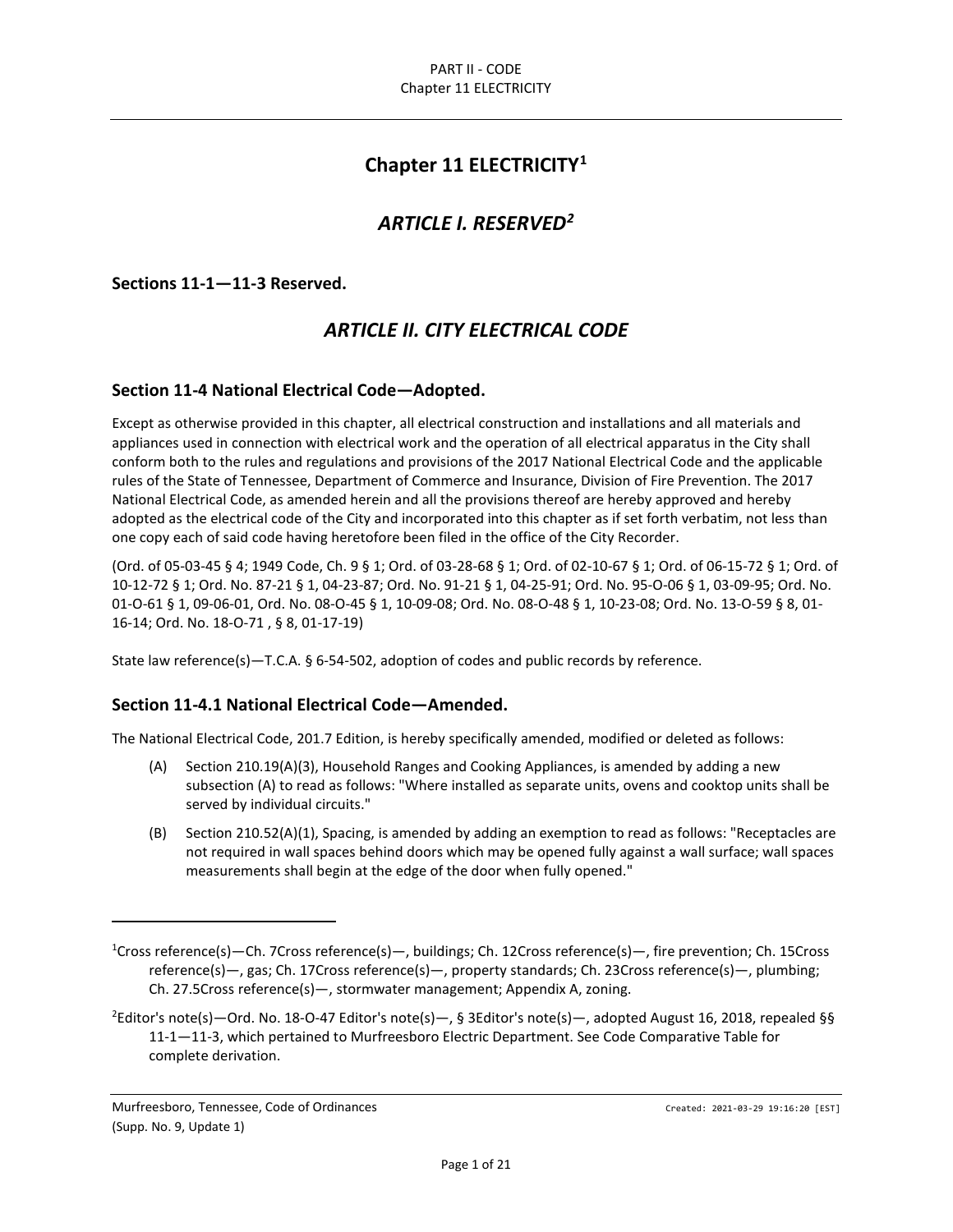- (C) Sections 210.52(C)(2), Island Counter Spaces, and 210.52(C)(3), Peninsular Counter Spaces, is amended by adding an exemption to read as follows: "The installation of receptacles for island counter space and peninsular counter spaces below the counter top shall be optional."
- (D) Section 230.71(A), Maximum Number of Disconnects, General, is amended by adding a new subsection (1) to read as follows: "Services equipment in dwelling units shall have only one (1) main means of disconnecting service of 225 amps or below."
- (E) Section 240.15 (B), Ungrounded Conductors Closed-Loop Power Distribution Systems, is amended by adding an exemption to read as follows: "Circuit breakers used as over current protectors for circuits serving devices not requiring a grounded (neutral) conductor, such as a 240v water heater shall be multiple breakers. Single Pole circuit breakers with tie handles shall not be approved for this purpose."
- (F) Section 334.15(C) is amended by adding the following to the end of the paragraph: "Exception: Nonmetallic-Sheathed Cable shall not be required to be run through bored holes in unfinished basements and crawl spaces with less than four feet (4') and six inches (6") of clearance."

(Ord. No. 13-O-59 § 8, 01-16-14; Ord. No. 14-O-17 § 2, 05-01-14; Ord. No. 18-O-71 , § 8, 01-17-19; Ord. No. 19-O-19 , § 1, 8-14-19)

# *ARTICLE III. GENERAL*

## **Section 11-5 Definitions.**

For purposes of this chapter, the following definitions shall apply:

*"Department"* shall mean the Building and Codes Department of the City of Murfreesboro.

*"Director"* shall mean the Director of the Building and Codes Department of the City of Murfreesboro, who is also the Chief Building Official of the City, and any authorized designee of said director.

*"Local electrical supplier"* shall mean the Murfreesboro Electric Department and Middle Tennessee Electric Membership Corporation and their successor or assigns.

(Ord. of 05-03-45 § 5; Ord. of 05-02-46 § 1; Ord. of 07-18-46 § 1; 1949 Code, Ch. 9 § 2; Ord. of 03-28-68 § 1; Ord. No. 08-O-48 § 2, 10-23-08)

# **Section 11-6 Permits required.**

Except as provided in Section 11-51(B), the following electrical work is prohibited within the City except where and as authorized by an electrical permit issued by the Department to a licensed electrical contractor: (a) altering or extending a building's service and/or branch circuits; (b) replacing, adding to, or otherwise altering a building's electrical panel; (c) adding one or more new circuits, outlets, switches, motors, devices, or other hard-wired equipment to a building's electrical system; (d) replacing existing HVAC equipment; including a "like for like" change-out; or (e) any other change to the electrical wiring of a building or premises. In addition, some electrical work may also require a building permit from the Department prior to issuance of the electrical permit.

(Ord. of 05-03-45 § 5; Ord. of 05-02-46 § 1; Ord. of 07-18-46 § 1; 1949 Code, Ch. 9 § 3; Ord. of 03-28-68 § 1; Ord. No. 08-O-48 § 2, 10-23-08; Ord. No. 19-O-19 , § 2, 8-14-19)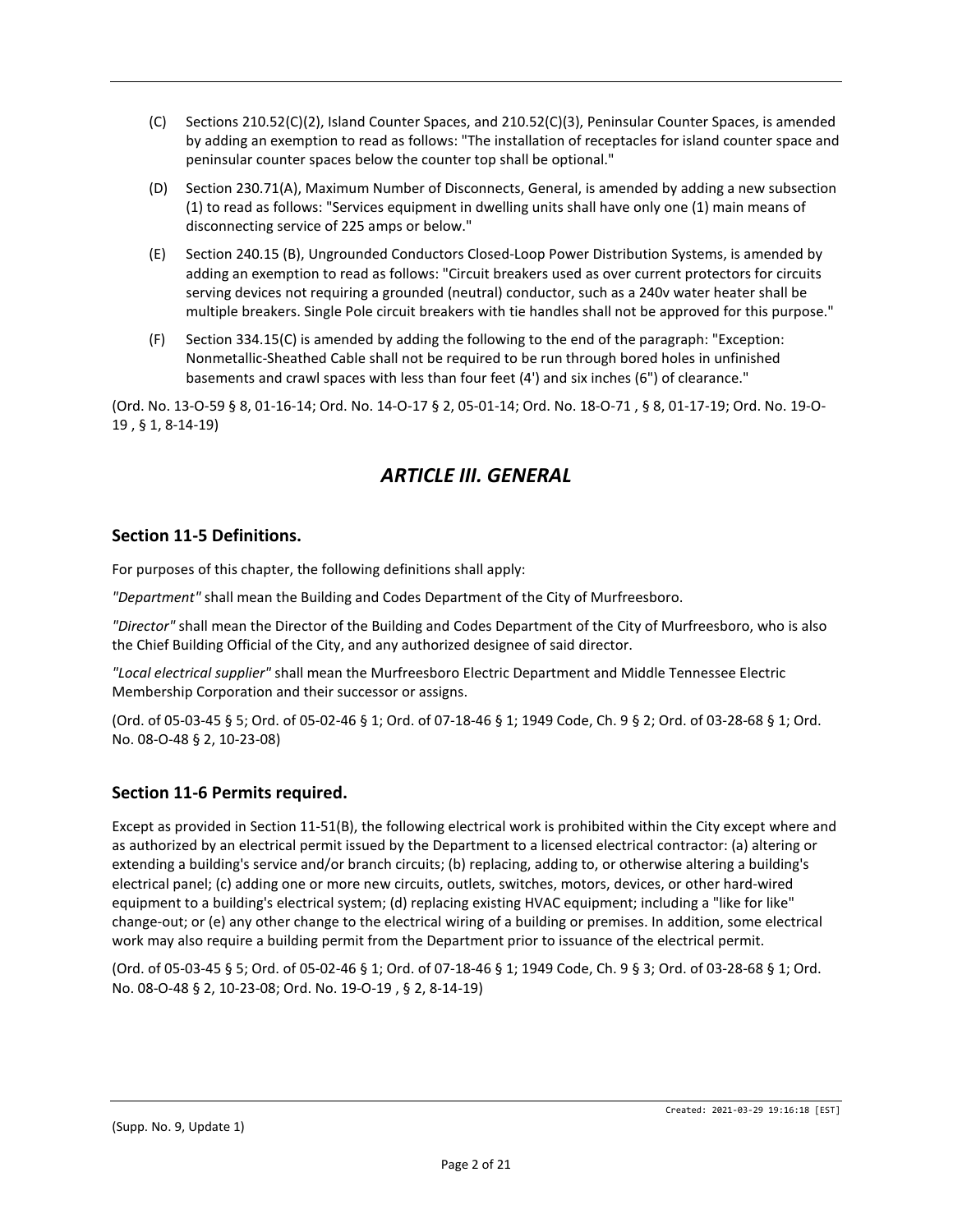## **Section 11-7 Emergency situations.**

- (A) Power suppliers may energize services under emergency conditions resulting from tornado, earthquake, or other catastrophic occurrence without a permit or inspection as provided herein.
- (B) Connections made under emergency situations as described above require that a permit be obtained and all necessary inspections be made within 5 business days.

(Ord. of 05-03-45 § 5; Ord. of 05-02-46 § 1; 1949 Code, Ch. 9 § 4; Ord. of 03-28-68 § 1; Ord. No. 92-24 § 1, 05-14- 92; Ord. No. 08-O-48 § 2, 10-23-08)

## **Section 11-8 Applications for permit.**

An electrical permit shall be issued upon submittal of an application. All applications for permits shall be made by, and in the name of, the licensed electrical contractor undertaking to do the work proposed and also in the name of the firm or corporation with whom or by whom the City licensed electrical contractor is associated or employed. Authorized agents of Class Ia, Class Ib, Class II, Class III, and Class IV license holders may obtain permits for the license holder.

(Ord. of 12-05-40 § 1; 1949 Code, Ch. 9 § 5; Ord. of 02-10-67 § 2; Ord. of 03-28-68 § 1; Ord. No. 87-21 § 3, 04-23- 87; Ord. No. 08-O-48 § 2, 10-23-08)

## **Section 11-9 Fees.**

- (A) No electrical permit shall be valid until the fees adopted by resolution by the City Council have been paid, nor shall an amendment or change to an existing permit be approved until such additional fees as may be due have been paid.
- (B) In addition to any other penalty imposed for failure to obtain a permit where electrical work of any type for which a permit is required is commenced before a permit is issued, the permit fee(s) shall be doubled.
- (C) A separate electrical permit is required for installation of an internally illuminated sign. Lighting used to externally illuminate a sign can be installed pursuant to the permit issued for the building's electrical system or under a separate electrical permit.
- (D) Permit fees for the installation of any electrical system or part thereof, including but not limited to the installation of both new electrical systems and additions, alterations and repairs to existing electrical systems, the installation of electrical fixtures, equipment and devices and appurtenances thereto, shall be as adopted by the City Council.

(Ord. of 05-03-45 § 7; Ord. of 05-02-46 § 3; 1949 Code, Ch. 9 § 6; Ord. of 02-10-67 § 3; Ord. of 03-28-68 § 1; Ord. No. 75-4 § 1, 03-20-75; Ord. No. 87-21 § 4, 04-23-87; Ord. No. 08-O-48 § 2, 10-23-08; Ord. No. 19-O-19 , § 3, 8-14- 19)

#### **Section 11-10 Permits—Non-transferability, refunds, and re-issuance.**

- (A) Permits issued under this chapter are not transferable from one contractor, one job, one site or one location to another, and any refunds shall be made in accordance with subsection (B). This provision shall not prohibit the correction or change of addresses, location or contractor made because of an error on the application.
- (B) Any request for a refund must be submitted in writing to the Department with the following information: contractor name and license number, job address, owner's name and address, permit number and the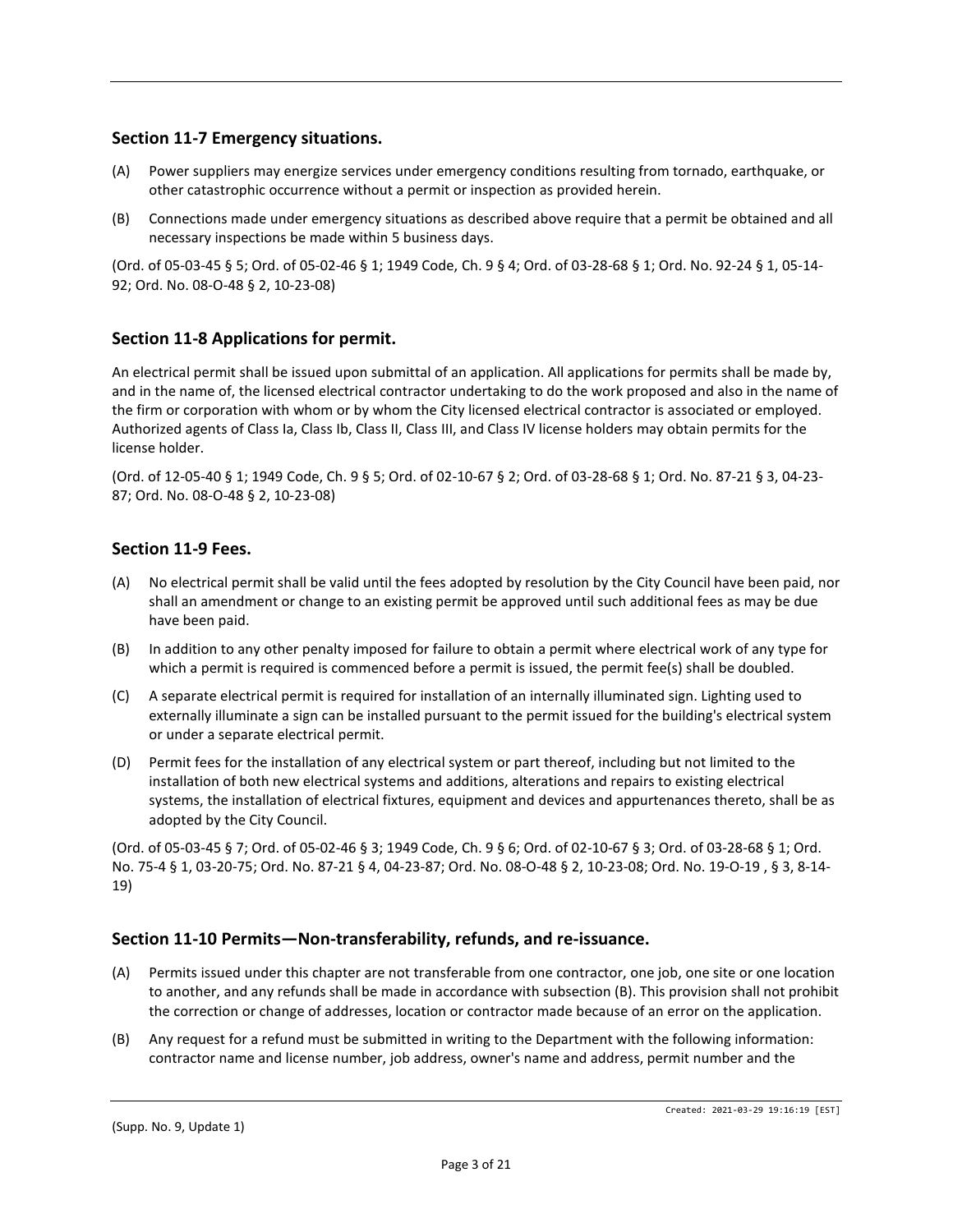reason for the refund. Contractors will only be eligible for a refund when a permit was issued pursuant to a construction contract which was subsequently terminated. The refund request must be made within 30 days of the date of permit issuance; after that date, no refund is available.

(C) When a change in a contractor occurs before a job is completed, the contractor who obtained the permits shall notify the department in writing. A new permit shall be taken out for the unfinished construction. The contractor that completes the construction shall pay a prorated permit fee based upon the service size and the number of rough in inspections or reinspections required.

(1949 Code, Ch. 9 § 7; Ord. of 03-28-68 § 1; Ord. No. 87-21 § 5, 04-23-87; Ord. No. 08-O-48 § 2, 10-23-08; Ord. No. 19-O-19 , § 4, 8-14-19)

## **Section 11-11 Permits—Expiration, extension.**

- (A) Any electrical permit issued shall become invalid if the work authorized by such permit has not been commenced within six months after date of issuance or if the work so authorized is suspended or abandoned for a period of six months after the work is commenced.
- (B) The director may grant one or more extensions of time for periods not exceeding 90 days each if the request is made in writing and is based on good cause. The cost for granting each extension is one-half the cost of the original permit fee.

(1949 Code, Ch. 9 § 8; Ord. of 03-28-68 § 1; Ord. No. 87-21 §§ 3, 5, 04-23-87; Ord. No. 08-O-48 § 2, 10-23-08)

## **Section 11-12 Revocation of permits or approval.**

The director may revoke an electrical permit or approval issued under the provisions of this chapter in the event there has been a false statement or willful misrepresentation on which the permit or approval was based. In all such instances, where a permit has been revoked, the permit fee shall neither be refunded nor applied to any subsequent application for a permit. A permit may also be revoked if it has been issued in error by the City. In this instance the permit fee shall be refunded.

(Ord. of 05-03-45 § 7; Ord. of 05-02-46 § 3; Ord. of 02-10-67; Ord. of 03-28-68 § 1; Ord. of 06-15-72 § 2; Ord. No. 87-21 § 5, 04-23-87; Ord. No. 08-O-48 § 2, 10-23-08)

#### **Section 11-13 Required inspections.**

Inspections of electrical installations must be conducted as and when required in this section.

- (A) Underground/Slab Inspection is to be made after trenches or ditches are excavated and conduit is installed and before any backfill or concrete is put in place.
- (B) Rough-In Inspection is to be made after roof, framing, fire blocking and bracing is in place and electrical wiring is complete and prior to installation of wall or ceiling membranes. At the time of the rough-in inspection, all connections shall be properly made, all raceways must be visible and all junction boxes shall have covers removed. If rough-in is for slab inspection, all conduit must be visible. If the inspection is performed on an existing or remodeled building, all unused wiring and unsafe equipment shall be disconnected and removed before requesting inspection.
- (C) Final Inspection is to be made after the building is complete, all electrical fixtures are in place and properly connected, and the structure is ready for occupancy. One- and two-family dwellings and townhomes must have temporary power on the structure prior to performing the final electrical inspection.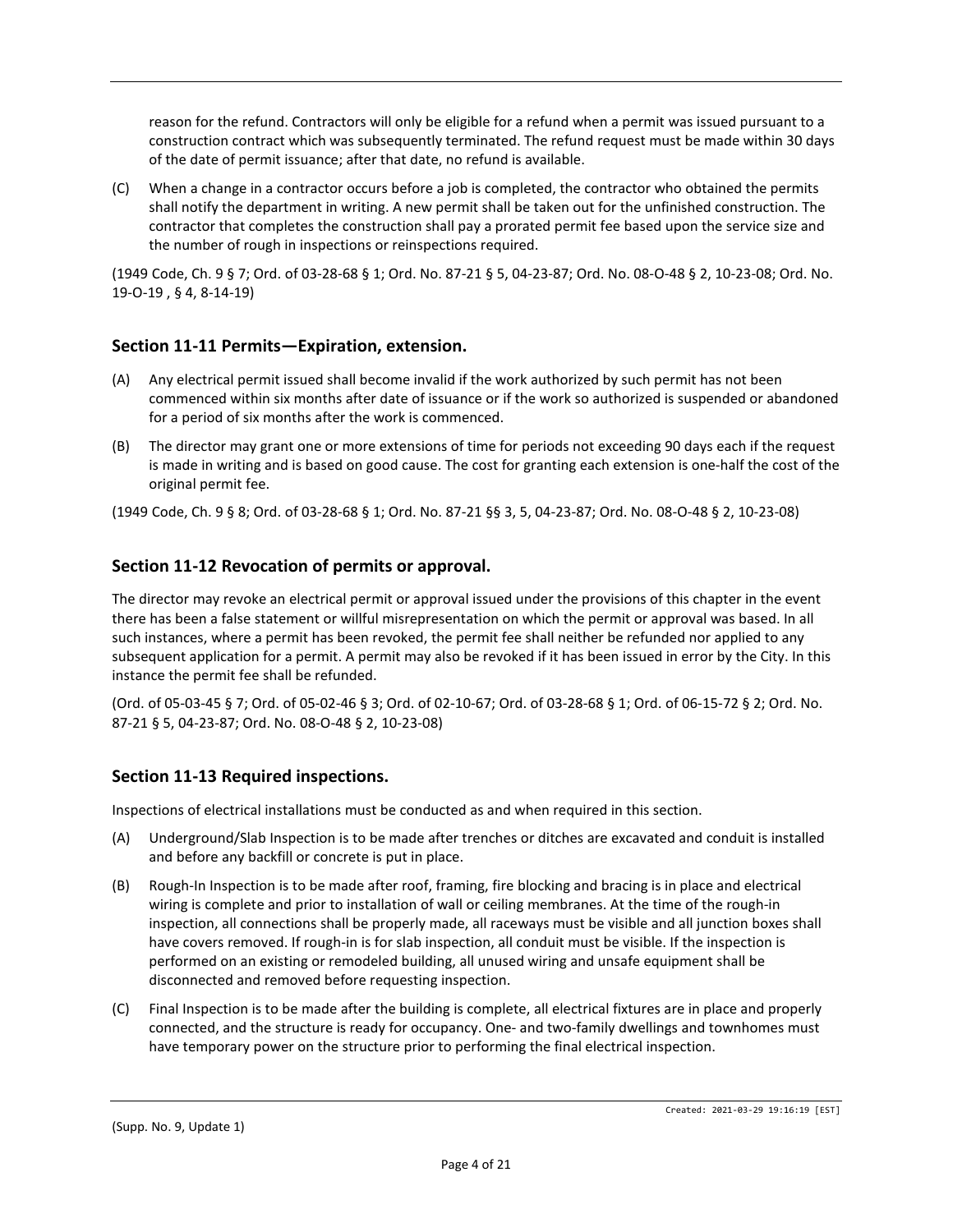- (D) Electrical Safety Inspection
	- (1) To be made prior to reconnection of the service on building where the services have been disconnected due to fire damage or other types of catastrophic occurrences.
	- (2) On buildings where substandard electrical conditions exist. A list of corrections shall be generated and provided to the owner or tenant of the building in question. Permits, inspections and necessary repairs shall be required in accordance with this article.
	- (3) For buildings or at locations which are requesting a Beer Permit be issued.
	- (4) On buildings where deemed necessary by the director to provide for the public safety and welfare.
- (E) When an electrical inspection is required for the installation of a 36" deep or deeper swimming pool as defined in Code § 7-12 at a residential dwelling, the electrical inspector shall not give final approval for the electrical wiring unless a properly functioning swimming pool alarm has been installed.
- (F) Service release inspections must be completed prior to temporary service connection to a building or structure.

(Ord. No. 87-21 § 5, 04-23-87; Ord. No. 08-O-48 § 2, 10-23-08; Ord. No. 10-O-41 § 2, 01-13-11; Ord. No. 13-O-59 § 9, 01-16-14; Ord. No. 18-O-71 , § 9, 01-17-19)

#### **Section 11-14 General duties of Inspectors; right of entry.**

- (A) To inspect electrical installations and electrical systems, both new and existing, including, but not limited to, all alterations, repairs, replacement and maintenance, and all electrical devices, equipment, appliances, fixtures and appurtenances within the City when such are installed, or connected to, or designed, or intended to be connected to any public or private electrical supply system. This chapter shall not be construed to apply to operations of the local electrical suppliers. Existing electrical installations which substantially comply with an electrical code in effect at the time those installations were installed and which are still in substantial compliance therewith shall not be required to be replaced by the enactment of this chapter, unless such electrical installations are hazardous to the surrounding properties or to the occupants of the building containing such electrical installations.
- (B) An electrical inspector shall have the right to enter any premises or building at any reasonable hour (8:00 a.m. to 6:00 p.m.), or any hour in case of emergency, in the discharge of official duties, or for the purpose of making any tests of the electrical apparatus or appliance therein contained, and for that purpose shall be given prompt access to all buildings, roofs, and equipment upon request to the owner or user of same.

(Ord. No. 87-21 § 5, 04-23-87; Ord. No. 08-O-48 § 2, 10-23-08)

#### **Section 11-15 Notice when work ready for inspection.**

Upon completion of the wiring of any structure, sign, or devices before occupying the structure, it shall be the duty of the company, firm or individual to whom the permit was issued to notify the department, who shall endeavor to inspect the same within 72 hours and, if approved, the department shall issue a certificate or label of satisfactory inspection which shall contain the date and inspector's name. The electric current to a sign or device shall not be turned on until the certificate or label is issued. The Building Official may allow the company, firm or individual to whom a residential building permit has been issued to request any and all inspections for the building including electrical inspections.

(Ord. No. 87-21 § 5, 04-23-87; Ord. No. 08-O-48 § 2, 10-23-08; Ord. No. 19-O-19 , § 5, 8-14-19)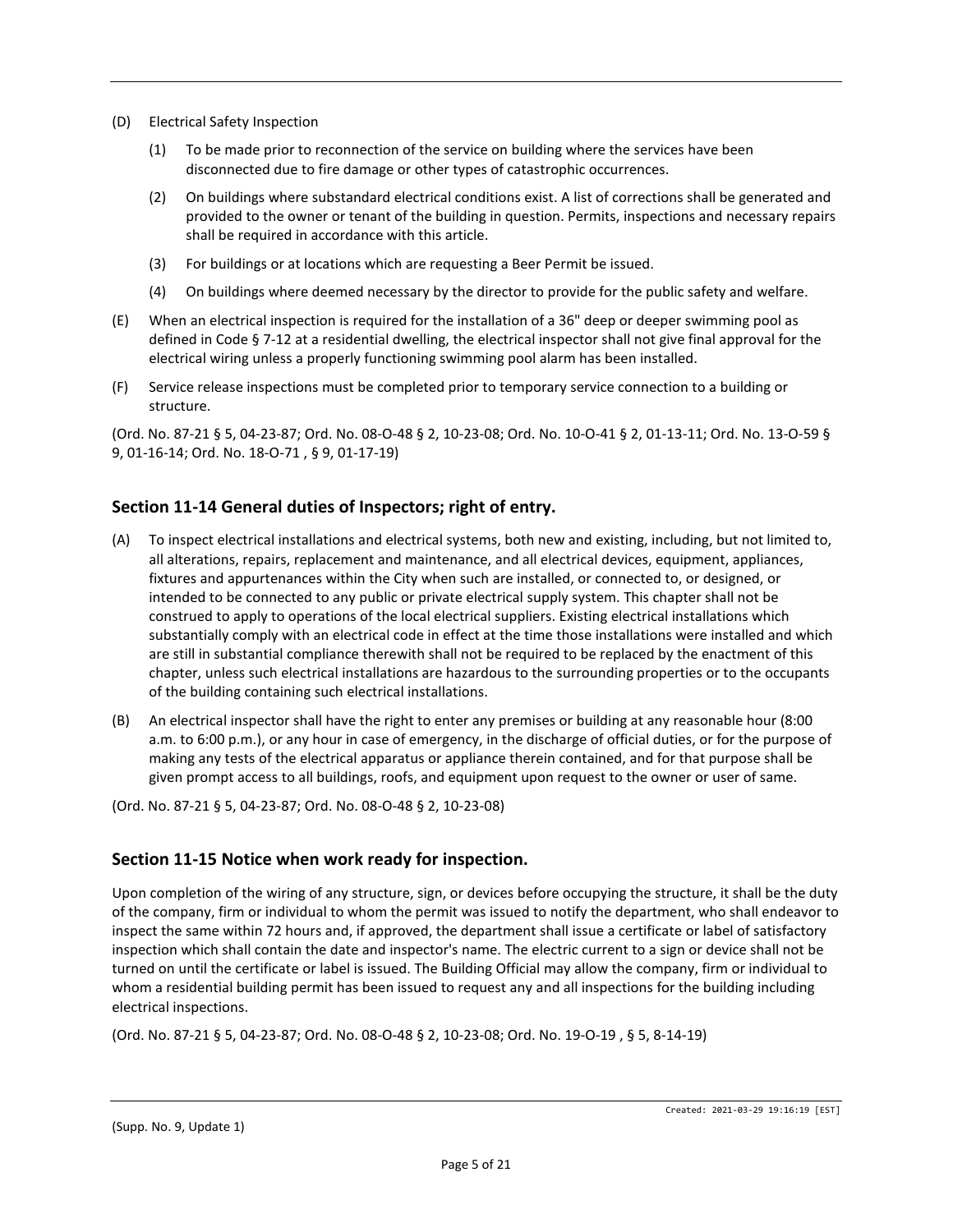## **Section 11-16 Single and multi-family inspections.**

The electrical HVAC must be complete and ready for inspection at the time of the final building electrical inspection on single family and multi-family dwellings.

(Ord. No. 87-21 § 5, 04-23-87; Ord. No. 08-O-48 § 2, 10-23-08)

### **Section 11-17 Covering uninspected work.**

No work in connection with an electrical wiring system shall be covered or concealed until it has been inspected as prescribed in this article and permission to do so has been given by an electrical inspector.

(Ord. No. 87-21 § 5, 04-23-87; Ord. No. 92-24 § 2, 05-14-92; Ord. No. 08-O-48 § 2, 10-23-08)

#### **Section 11-18 Re-inspecting existing wiring.**

An electrical inspector shall make or cause to be made a re-inspection of an existing or new electric wiring installing whenever this is deemed necessary in the interest of public safety. If necessary, purchase of a reinspection permit may be required.

(Ord. No. 87-21 § 5, 04-23-87; Ord. No. 92-24 § 3, 05-14-92; Ord. No. 08-O-48 § 2, 10-23-08)

#### **Section 11-19 Correction of defects, notice of rejection.**

- (A) In the event of failure of an electrical installation or electrical system to pass the required tests and inspection, written notice of such failure shall be given the permittee and an "electrical-wiring-rejected" notice shall be placed in a conspicuous place within the building pending a re-inspection and test, as provided in section 11-18. Defects shall be corrected within ten days from date of the rejection notice or the permit holder shall not be eligible for further permits.
- (B) It is unlawful for any person to remove the "electrical-wiring-rejected" notice prior to completion of reinspection testing and approval.

(Ord. No. 87-21 § 5, 04-23-87; Ord. No. 92-24 § 4, 05-14-92; Ord. No. 08-O-48 § 2, 10-23-08)

#### **Section 11-20 Notice of approval—When—Posted.**

Upon satisfactory completion of the roughing-in or final inspection and testing of an electrical installation or electrical system, notice of approval of such installation shall be posted in a conspicuous place within the building. Such notice shall be dated and properly signed by the electrical inspector.

(Ord. No. 87-21 § 5, 04-23-87; Ord. No. 89-31 § 1, 07-27-89; Ord. No. 08-O-48 § 2, 10-23-08)

#### **Section 11-21 Stop-work orders—Issuance—Exception.**

(A) When it is found by the director that any electrical installation is being made or that any electrical devices, equipment or fixtures required by this chapter are being installed without a duly issued permit, the director shall issue or cause to be issued a stop-work order.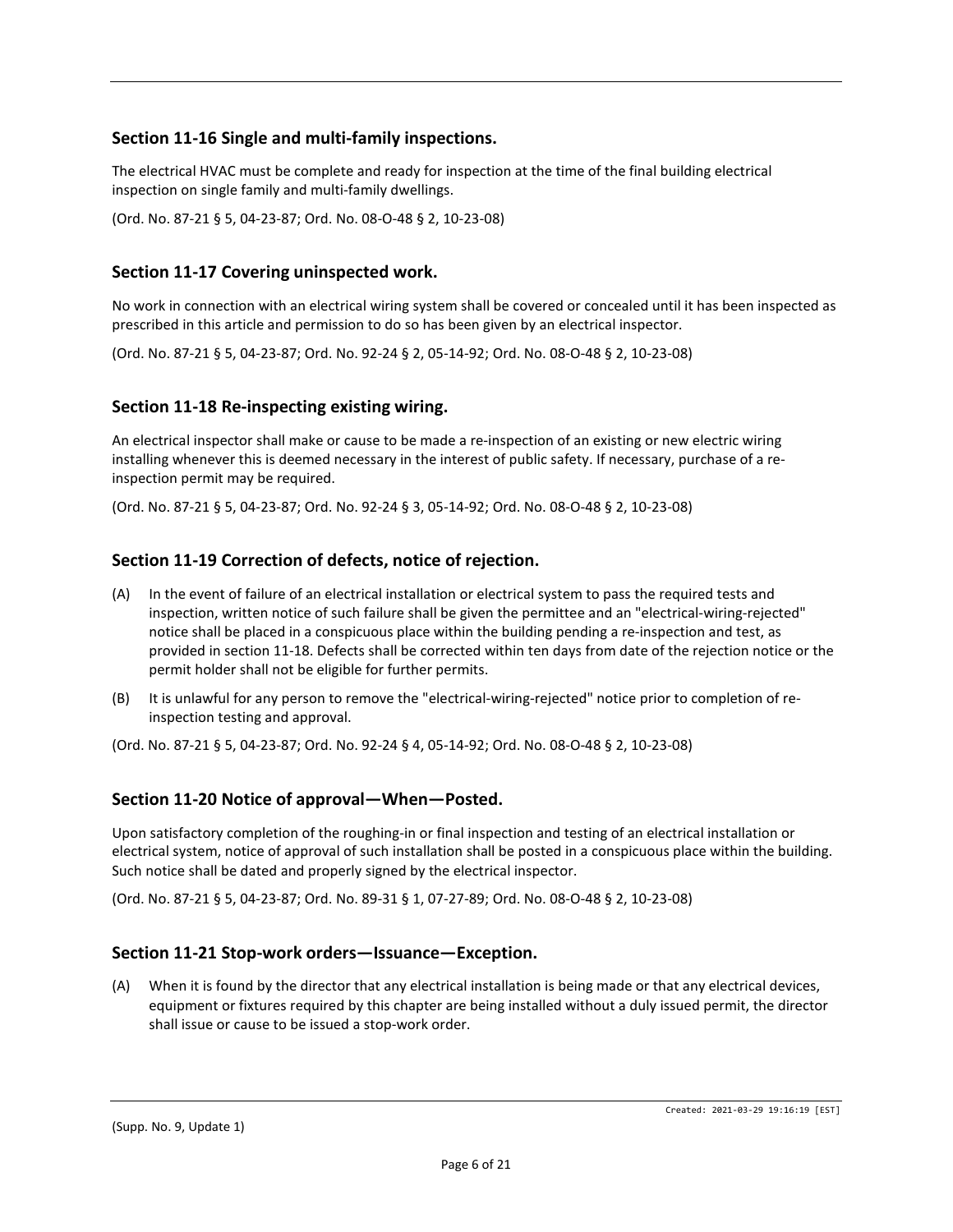(B) When the director finds that an emergency exists, a written stop-work order shall not be required; and in such instances, oral notice to the owner, the owner's agent or the person in charge of the work, by the director shall have the same force and effect as a written order. The stop-work order shall remain in effect until a permit has been duly issued.

(Ord. No. 87-21 § 5, 04-23-87; Ord. No. 08-O-48 § 2, 10-23-08)

# **Section 11-22 Hazardous installations—Abatement—Condemnation—Discontinuance of service.**

- (A) *Abatement.* All electrical installations or electrical systems which are unsafe, which are dangerous to human life or which, in relation to existing or contemplated use, constitute a hazard to the safety or general welfare of the community, by reason of improper installation, inadequate maintenance, obsolescence or abandonment are declared to be illegal, and shall be abated by repair, replacement or removal.
- (B) *Condemnation.* All electrical installations and electrical systems and all devices, equipment, appliances, fixture and appurtenances used for electrical purposes, which at any time become defective so as to be likely to cause fires or accidents and endanger lives or property, shall be condemned. When the director finds that it is necessary to condemn any electrical installation or equipment, notice shall be given the owner or user of such to have the same repaired and put in safe condition or removed from the premises. Upon failure to comply with such notice, the electrical inspector is authorized and directed to disconnect such wiring or equipment from the source of electrical energy or cause the same to be done.
- (C) *Notice to discontinue service.* Upon condemnation of any defective electrical installation or equipment, the director shall give notice to the local electrical supplier or person furnishing electric current to such defective installation or equipment to cease to supply current to the same until a written release is issued by the department allowing current to be supplied or restored.
- (D) *Failure to discontinue service.* It is unlawful for a local electrical supplier or any other person to furnish or connect electric current to any electrical installation or system or to any electrical device, equipment, appliance, fixture or appurtenance which has been condemned and disconnected or in any manner rendered inoperative by an electrical inspector, or to use such wiring or equipment as a part of any electrical system until the same has been repaired, inspected and released by an electrical inspector.

(Ord. No. 87-21 § 5, 04-23-87; Ord. No. 89-31 § 2, 07-27-89; Ord. No. 95-O-06 § 2, 03-09-95; Ord. No. 01-O-26 § 3, 06-07-01; Ord. No. 08-O-48 § 2, 10-23-08)

# **Section 11-23 Appeals.**

A decision of an electrical inspector may be appealed to the director. A decision of the director under this chapter may be appealed to the Board of Electrical Examiners. No appeal shall delay the effective time and date of a "stop work" or "electrical wiring rejected" notice.

(Ord. No. 87-21 § 5, 04-23-87; Ord. No. 89-31 § 3, 07-27-89; Ord. No. 08-O-48 § 2, 10-23-08)

#### **Section 11-24 Temporary and permanent service connections.**

(A) The director, after receiving approval of an electrical inspector and obtaining a properly executed agreement in a form acceptable to the director, with payment of the specified deposit that may be forfeited in accordance with the terms of the agreement, may give temporary permission to supply and use electrical current as part of an electrical installation for a reasonable time, before such installation has been fully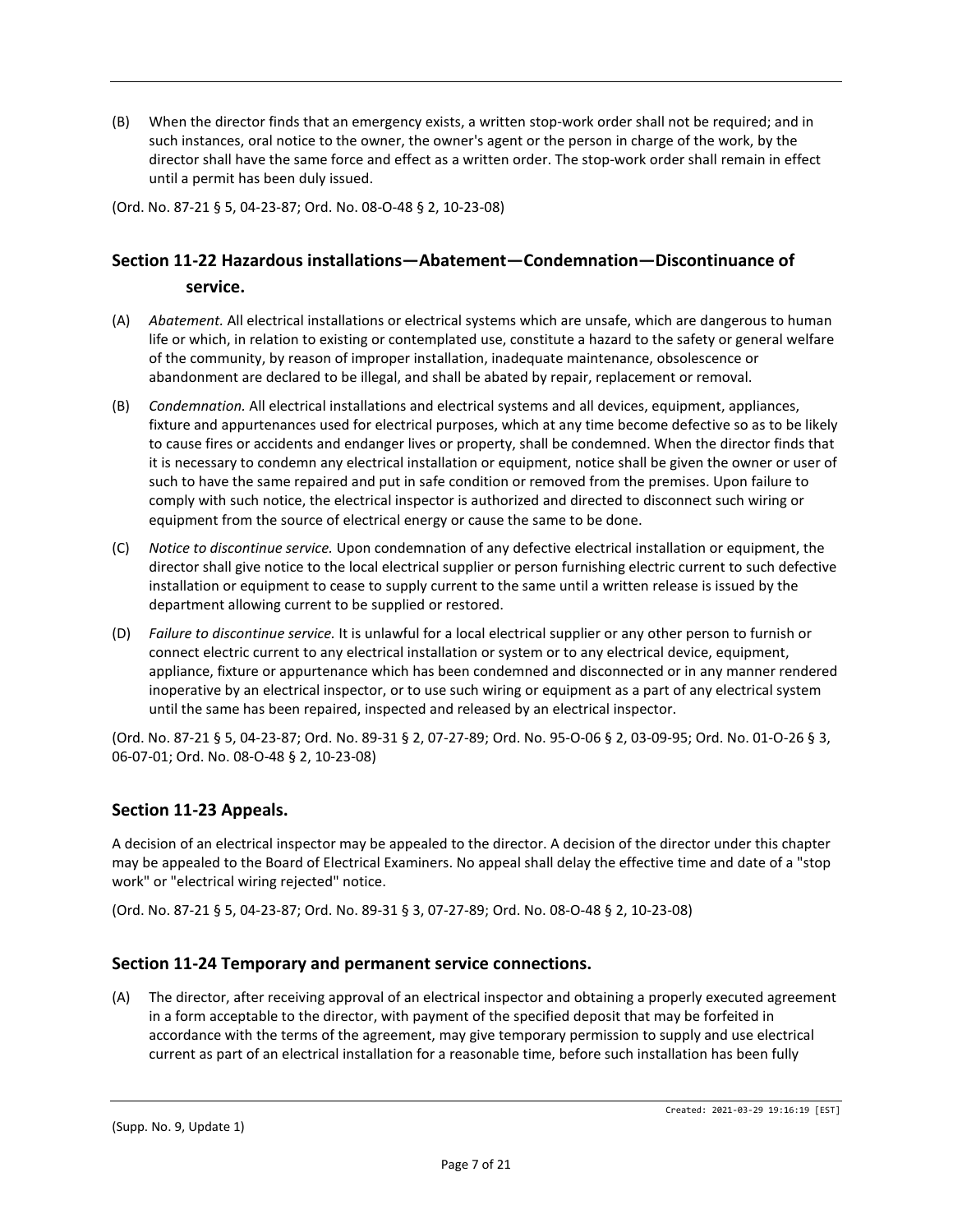completed and the certificate of occupancy and certificate of satisfactory electrical inspection issued. The deposit provided herein is in addition to any local electrical supplier deposit.

- (B) No permanent electric service connection shall be made by a local electrical supplier to any building within the corporate limits of the City serviced or to be served by the electric supplier where any new electrical systems, any modernizing of present electrical systems, or any installation of appliances (other than portable appliances) is made or proposed unless such installation has been permitted, inspected, approved, and a Certificate of Occupancy has been issued indicating compliance with applicable codes of the City.
- (C) With respect to one- and two-family dwellings and townhomes only, a contractor, after receiving approval from the electrical inspector, may supply and use electrical current during construction as part of the electrical installation for 180 days before such installation has been fully completed and the certificate of occupancy has been issued. The release of temporary power is not permission to occupy the structure prior to issuance of the certificate of occupancy. If the structure is occupied under temporary power, the permit holder or general contractor will not be eligible for any other building permits and subject to violations and penalty per § 11-29, for any period that the structure is occupied prior to the issuance of a certificate of occupancy.

(Ord. No. 87-21 § 5, 04-23-87; Ord. No. 89-31 § 4, 07-27-89; Ord. No. 08-O-48 § 2, 10-23-08; Ord. No. 13-O-59 § 10, 01-16-14; Ord. No. 18-O-71 , § 10, 01-17-19)

## **Section 11-25 Approval of electrical products.**

The City of Murfreesboro will accept as satisfactory, when properly installed or used, materials, equipment, devices or assemblies bearing the mark of a national recognized testing laboratory or certified by a Professional Engineer (P.E.) registered in the State of Tennessee.

(Ord. No. 87-21 § 5, 04-23-87; Ord. No. 89-31 § 5, 07-27-89; Ord. No. 08-O-48 § 2, 10-23-08)

#### **Section 11-26 Liabilities not affected.**

This chapter shall not be construed to lessen the responsibilities or liability of any party owning, operating, controlling or installing any electrical wiring, devices, appliances or equipment therein, nor shall the City be held as assuming any liability by reason of the examination authorized herein or the license and certificate issued as herein provided.

(Ord. No. 87-21 § 5, 04-23-87; Ord. No. 08-O-48 § 2, 10-23-08)

#### **Section 11-27 State electrical inspector.**

The city council may designate the state electrical inspector and personnel of said office to serve as the electrical inspector for the City. If this action is taken by resolution, the fees provided in section 11-9 shall be suspended and the applicant shall pay the fees of the state inspection.

(Ord. No. 87-21 § 5, 04-23-87; Ord. No. 08-O-48 § 2, 10-23-08)

#### **Section 11-28 Additional offenses in connection with electricity.**

It shall also be unlawful for any person: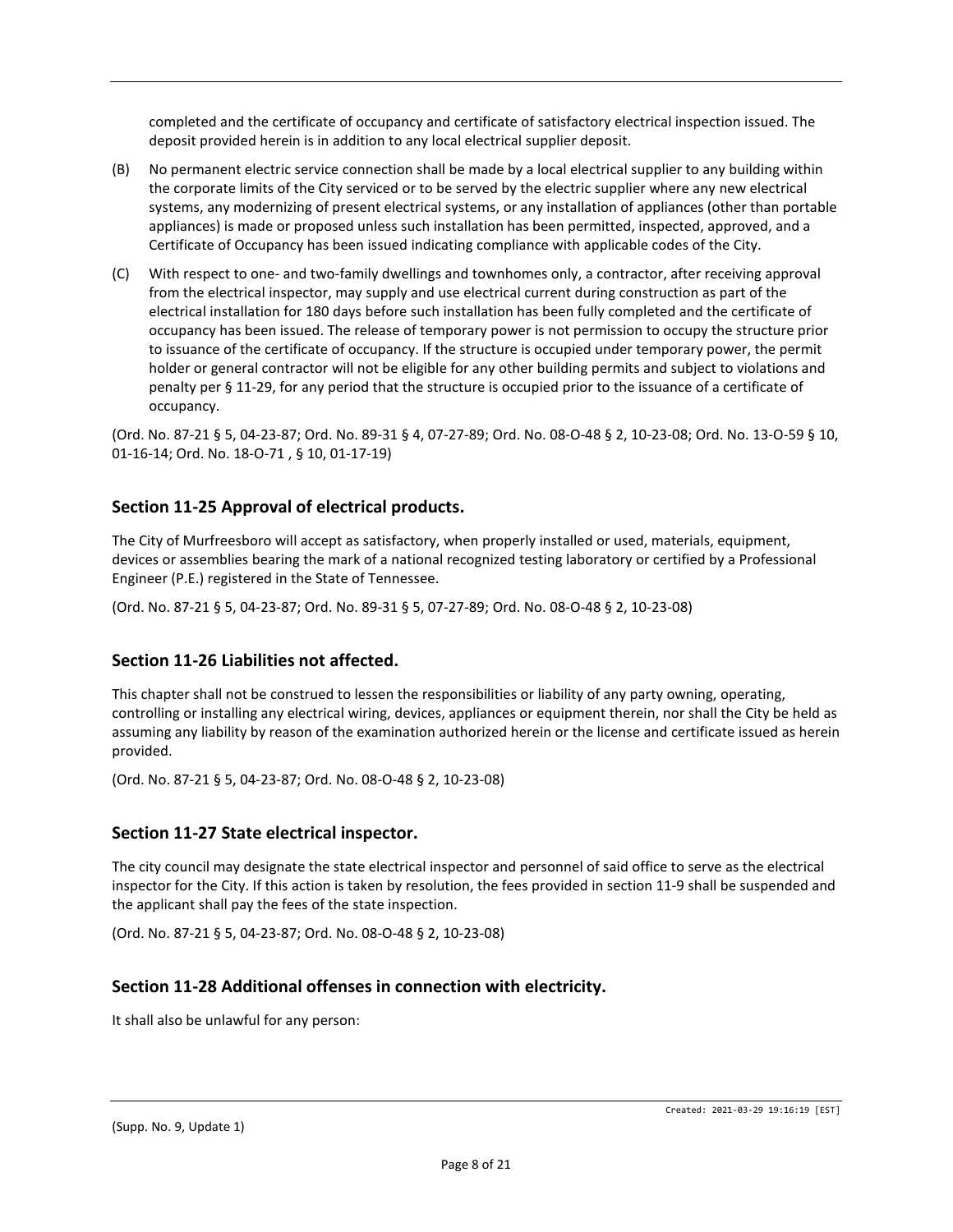- (A) To make a connection with any electric wires or lines to a source of electrical supply from an electric supplier, public or private, without the consent of the city and the local electrical supplier first being obtained, or;
- (B) To take, use or consume any electricity from any such wires or lines or source of electricity supply, unless such electricity is regularly metered by an electric meter installed, or the installation of which has been approved, by the city or the local electrical supplier, or;
- (C) To tamper in any manner with any such meter (including all fittings and fixtures thereon and connections thereto) or in any respect with the regularly approved installation of same, or;
- (D) By the installation or use of any wire, wires, switch, by-pass, cut-off or other device or devices or by any other means whatsoever, to interfere in any manner with the approved installation of any such meter or with the normal operation of any such meter or with the normal registration thereon and thereby of the quantity of electricity consumed.

(Ord. No. 87-21 § 5, 04-23-87; Ord. No. 08-O-48 § 2, 10-23-08)

#### **Section 11-29 Violations, penalty.**

Any person, firm or corporation who shall violate any of the provisions of this chapter, or fail, neglect or refuse to comply with the rules or regulations therein and thereby promulgated or adopted, or shall fail, neglect or refuse to comply with any lawful and authorized order or request of the electrical inspector of other competent person designated, shall be deemed guilty and each and every day's violation shall constitute a separate offense and shall be punished in accordance with § 1-8 or cited to the City of Murfreesboro Board of Electrical Examiners.

(Ord. No. 87-21 § 5, 04-23-87; Ord. No. 08-O-48 § 2, 10-23-08)

# *ARTICLE IV. BOARD OF ELECTRICAL EXAMINERS*

#### **Section 11-30 Purpose.**

In the interests of the public health, safety, and welfare, the following provisions establishing the Board of Electrical Examiners for the licensing and regulation of those engaged in electrical work are adopted.

(Ord. No. 87-21 § 5, 04-23-87)

#### **Section 11-31 Liabilities not affected.**

This article shall not be construed to lessen the responsibility or liability of any party owning, operating, controlling, or installing any electrical wiring, devices, appliances, or equipment for damage to persons or property caused by any defect therein, nor shall the City be held to assume liability by reason of the examination authorized herein or the license and certificate issued as herein provided.

(Ord. No. 87-21 § 5, 04-23-87)

### **Section 11-32 Violations, penalty.**

Any person, firm, corporation, or association who violates any of the provisions of this article shall pay a fine of \$50.00 per day as assessed or levied by the Board of Electrical Examiners. Each day constitutes a separate offense.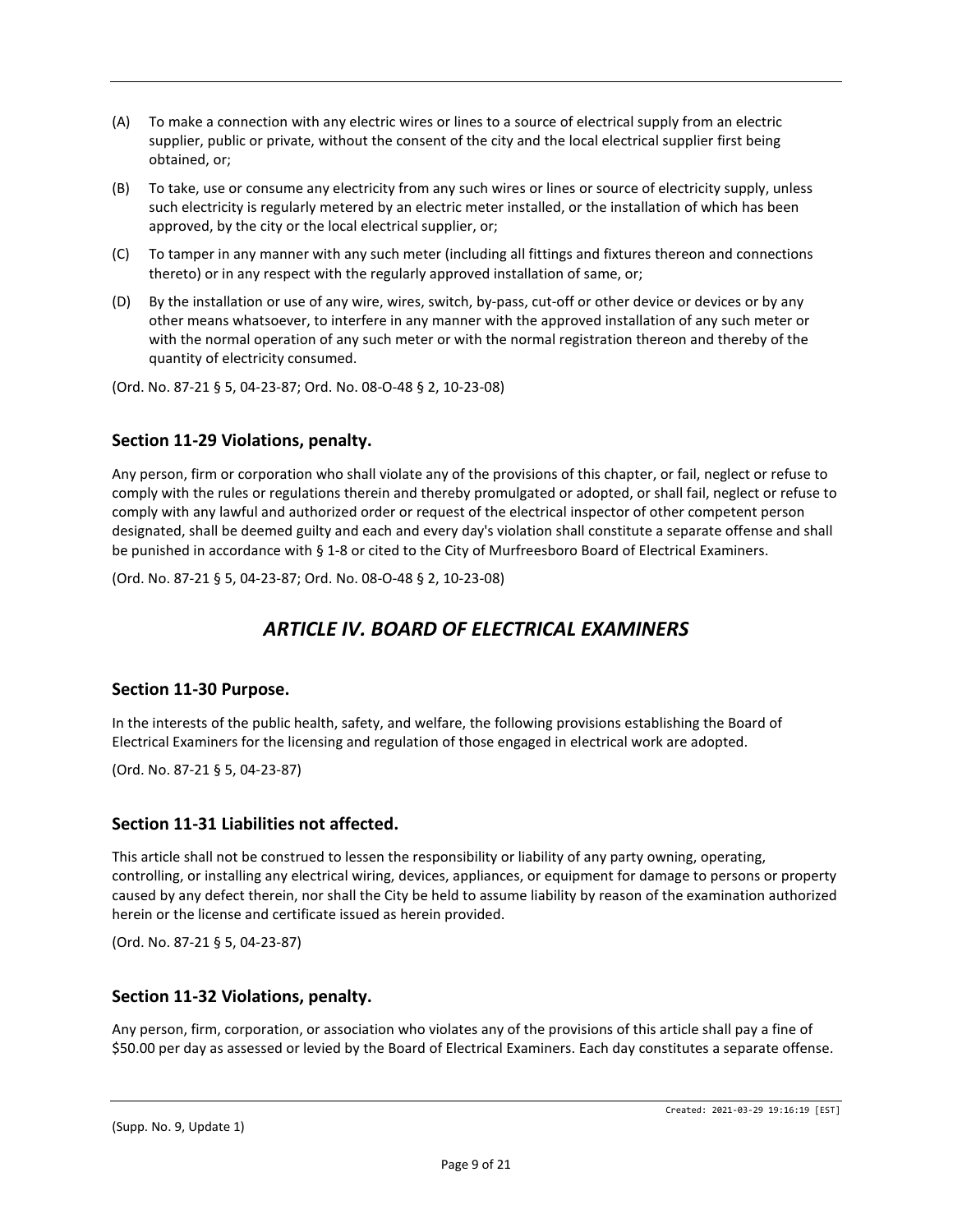Any person who fails to pay the fine levied by the Board will not be eligible for any new permits so long as the fine is outstanding.

(Ord. No. 87-21 § 5, 04-23-87; Ord. No. 89-31 § 6, 07-27-89)

## **Section 11-33 Board created.**

There is hereby created and established a Board of Electrical Examiners of the City.

(Ord. No. 87-21 § 5, 04-23-87)

#### **Section 11-34 Composition; appointment of members.**

The Board of Electrical Examiners shall consist of nine members to be appointed by the Mayor and confirmed by the Council.

(Ord. No. 87-21 § 5, 04-23-87; Ord. No. 08-O-48 § 2, 10-23-08)

#### **Section 11-35 Member term of office.**

Members of the Board of Electrical Examiners shall hold office for a term of four years and until their successors are elected. The initial Board shall be appointed so the terms will be staggered (two for one year; two for two years; two for three years; and three for four years). However, a term shall end when the member's appointment is associated with their employment with the Murfreesboro Electric Department and the employment ends.

(Ord. No. 87-21 § 5, 04-23-87)

#### **Section 11-36 Qualifications of members.**

The members of the Board of Electrical Examiners shall consist of:

- (A) one representative of the Murfreesboro Electric Department;
- (B) one representative of the Murfreesboro Fire Department;
- (C) two heating and air conditioning contractors licensed by the City;
- (D) two electrical contractors licensed by the City;
- (E) a person whose occupation is associated with the field of electrical contracting; and
- (F) two people who are not occupied in or associated with the field of electrical contracting.

(Ord. No. 87-21 § 5, 04-23-87; Ord. No. 89-31 § 7, 07-27-89; Ord. No. 95-O-06 § 3, 03-09-95; Ord. No. 08-O-51 § 1- 3, 12-04-08)

#### **Section 11-37 Chair term of office.**

The Board of Electrical Examiners shall select from its membership one member to serve as chair for one year or until a successor is elected by the Board.

(Ord. No. 87-21 § 5, 04-23-87)

Created: 2021-03-29 19:16:19 [EST]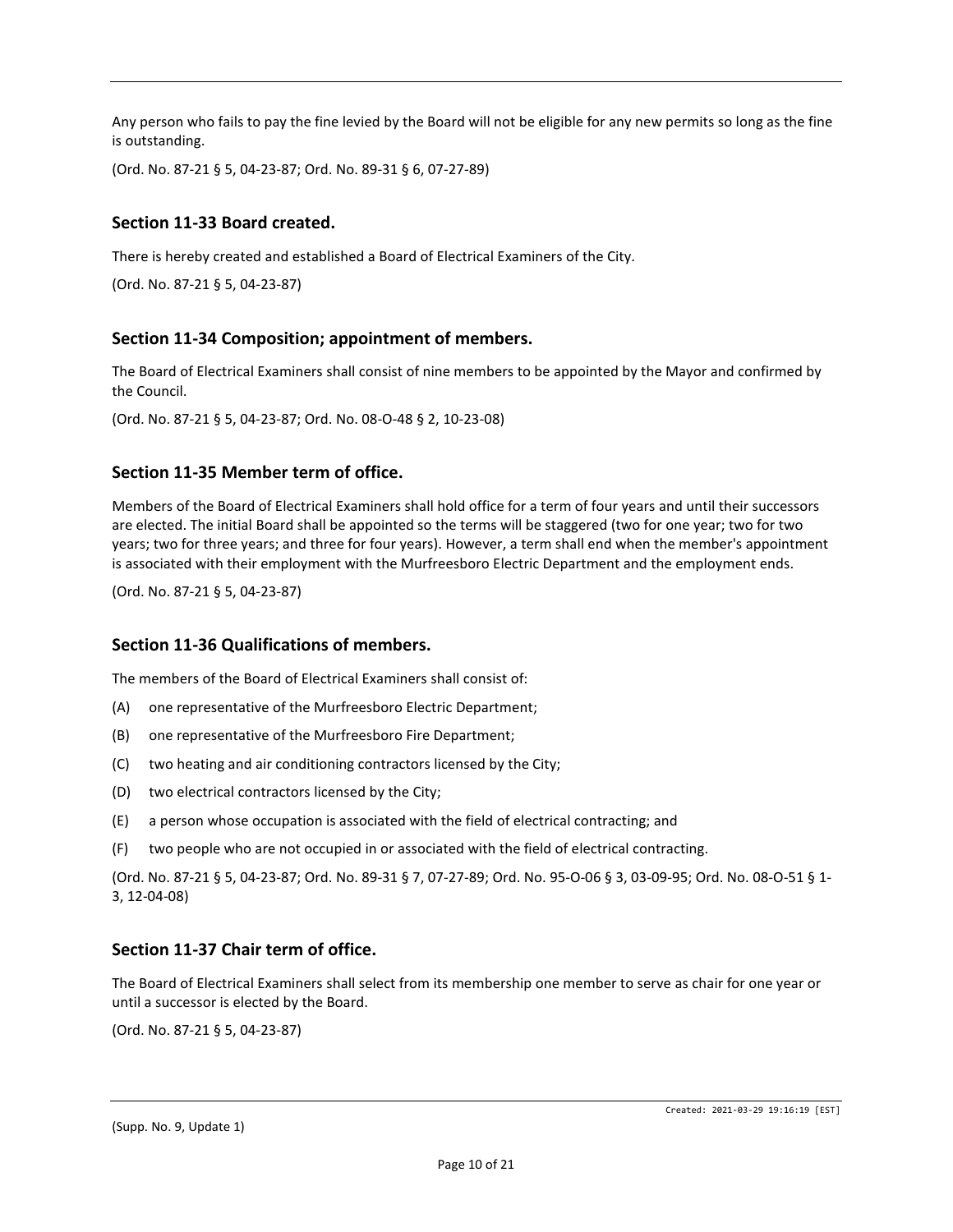# **Section 11-38 Secretary term of office.**

The Board of Electric Examiners shall select from its membership one member to serve as secretary for one year and until a successor is elected by the Board.

(Ord. No. 87-21 § 5, 04-23-87)

## **Section 11-39 Removal of members; compensation; quorum.**

Any member of the Board of Electrical Examiners may be removed for good cause, or failure to attend three consecutive meetings without good reason, by the Council after ten days written notice. Such Board shall serve without compensation. A majority shall constitute a quorum for the transaction of business.

(Ord. No. 87-21 § 5, 04-23-87)

#### **Section 11-40 Meetings.**

The Board of Electrical Examiners shall hold meetings on the first Thursday in February, May, August, and November. During its meetings, the Board shall: determine qualifications of applicants to take the examination to determine their knowledge of the laws, codes, regulations, and proper method for the installation of electrical wiring as set forth in the statutes of the state, ordinances of the City, the National Electrical Code, and applicable codes and regulations; issue licenses and certificates therefore; determine the general qualifications and fitness of each applicant for executing the class of work covered by the license requested; and, conduct such other business as may properly come before the Board. During the meeting on the first Thursday, each applicant shall appear before the Board so the Board may review the qualifications of the applicant to take the examination and thus assist the Board in determining the extent of the applicant's experience in electrical work.

(Ord. No. 87-21 § 5, 04-23-87; Ord. No. 89-31 § 8, 07-27-89; Ord. No. 01-O-61 § 3, 09-06-01)

# **Section 11-41 Special meetings.**

Special meetings of the Board of Electrical Examiners may be called by the chair or any two members.

(Ord. No. 87-21 § 5, 04-23-87)

# *ARTICLE V. ELECTRICAL CONTRACTORS*

#### **Section 11-42 Written examinations; record retention.**

Examinations for Class Ia, Class Ib, Class II, Class III, and Class IV licenses administered by a testing agency approved by the Board of Electrical Examiners shall be written and a record of every examination grade shall be kept on file by the Board for a period of three years after the date of the examination.

(Ord. No. 87-21 § 5, 04-23-87; Ord. No. 01-O-61 § 4, 09-06-01)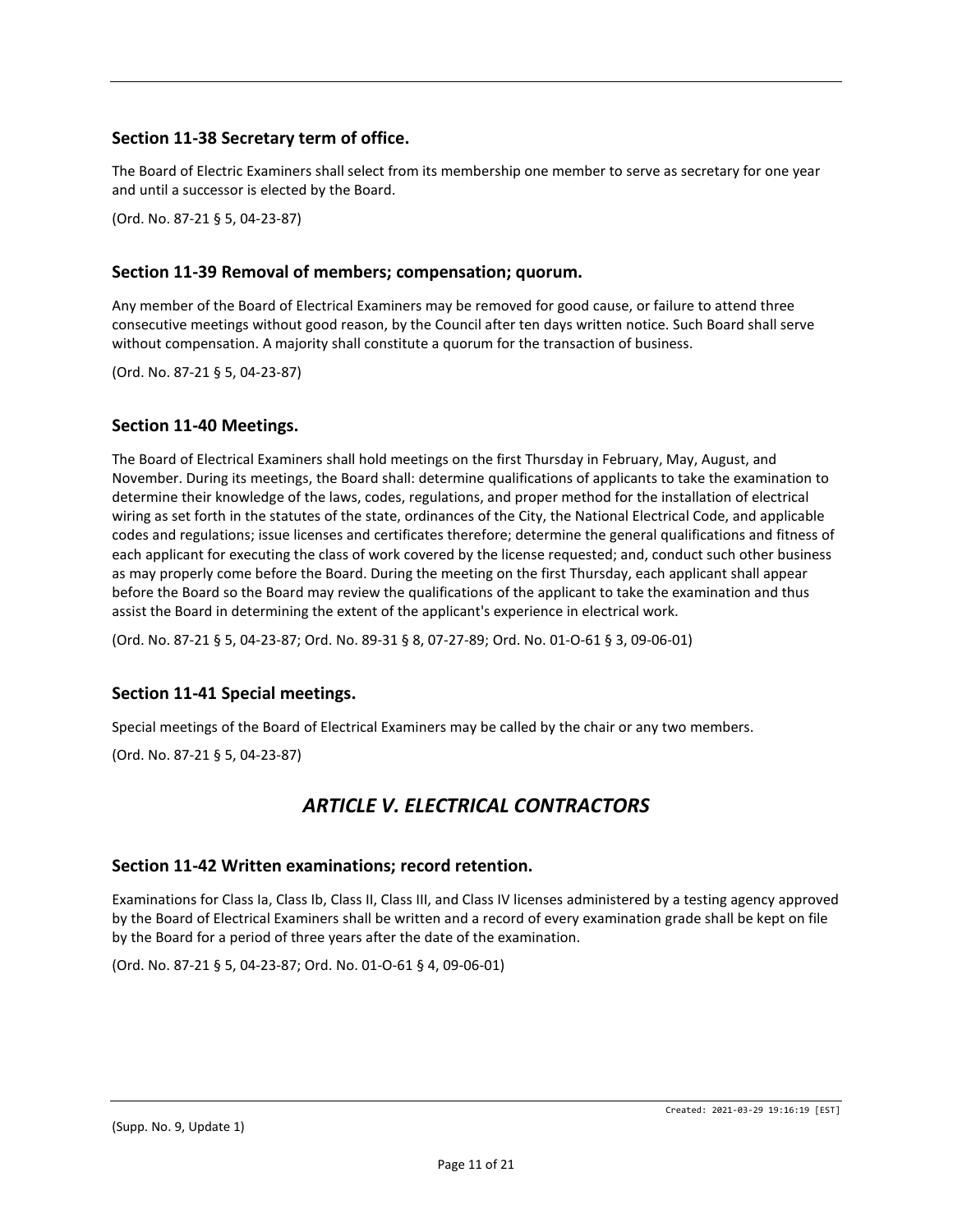## **Section 11-43 Records open to inspection.**

Records of the meetings of the Board of Electrical Examiners, including the names of all licensees, shall be open for inspection by the public at all reasonable times.

(Ord. No. 87-21 § 5, 04-23-87)

## **Section 11-44 Regulations.**

The Board of Electrical Examiners may promulgate regulations consistent with this article, and in such event shall have such regulations printed for distribution. Such regulations must be approved by the Mayor and Council. Regulations may include requirements that electrical contractors furnish proof of financial responsibility.

(Ord. No. 87-21 § 5, 04-23-87)

# **Section 11-45 Application for examination required; contents, qualifications for examination/registration.**

- (A) *Application for examination.* All persons now or hereafter desiring to engage in electrical wiring and/or contracting in the City, either as Class Ia electrical contractor, Class Ib electrical contractor, Class II residential contractor, Class III electrical heating and air conditioning contractor, or Class IV electrical sign contractor, shall apply in writing to the secretary of the Board of Electrical Examiners for an application to take the applicable examination, as specified in this article. Said application must be completed and returned to the secretary of the Board with a proper examination fee no later than 30 days prior to the examination date. Upon approval of the application by the Board, the applicant shall appear before said Board for examination for the particular license requested. Examinations for Class Ia electrical contractor, Class Ib electrical contractor, Class II residential electrical contractor, Class III electrical heating and air conditioning contractor, and Class IV electrical sign contractor shall be different, reasonable, and especially thorough so as to obtain from the applicant an understanding of the extent of the applicant's knowledge of electrical work and laws encompassed by the requested classification.
- (B) *Qualifications of Class I electrical contractors.*
	- (1) Any person shall be eligible for the examination as a Class Ia electrical contractor who:
		- (a) has had four or more years practical experience as a registered journeyman electrician in the City in Class la work;
		- (b) has had three or more years experience as a Class Ib electrical contractor in the City;
		- (c) has held an unrevoked Class Ia electrical contractor license in the City;
		- (d) has held an unrevoked electrical contractor license with the State of Tennessee for three or more years; or,
		- (e) has had four or more years experience in electrical wiring and design in commercial or industrial installations exceeding 300 volts or 1,200 amperes or such education and practical experience as may be determined by the Board of Electrical Examiners to be the equivalent of four years experience which shall include not less than three years practical experience in industrial installations exceeding 300 volts or 1,200 amperes.
	- (2) Any person shall be eligible for the examination as a Class Ib electrical contractor who: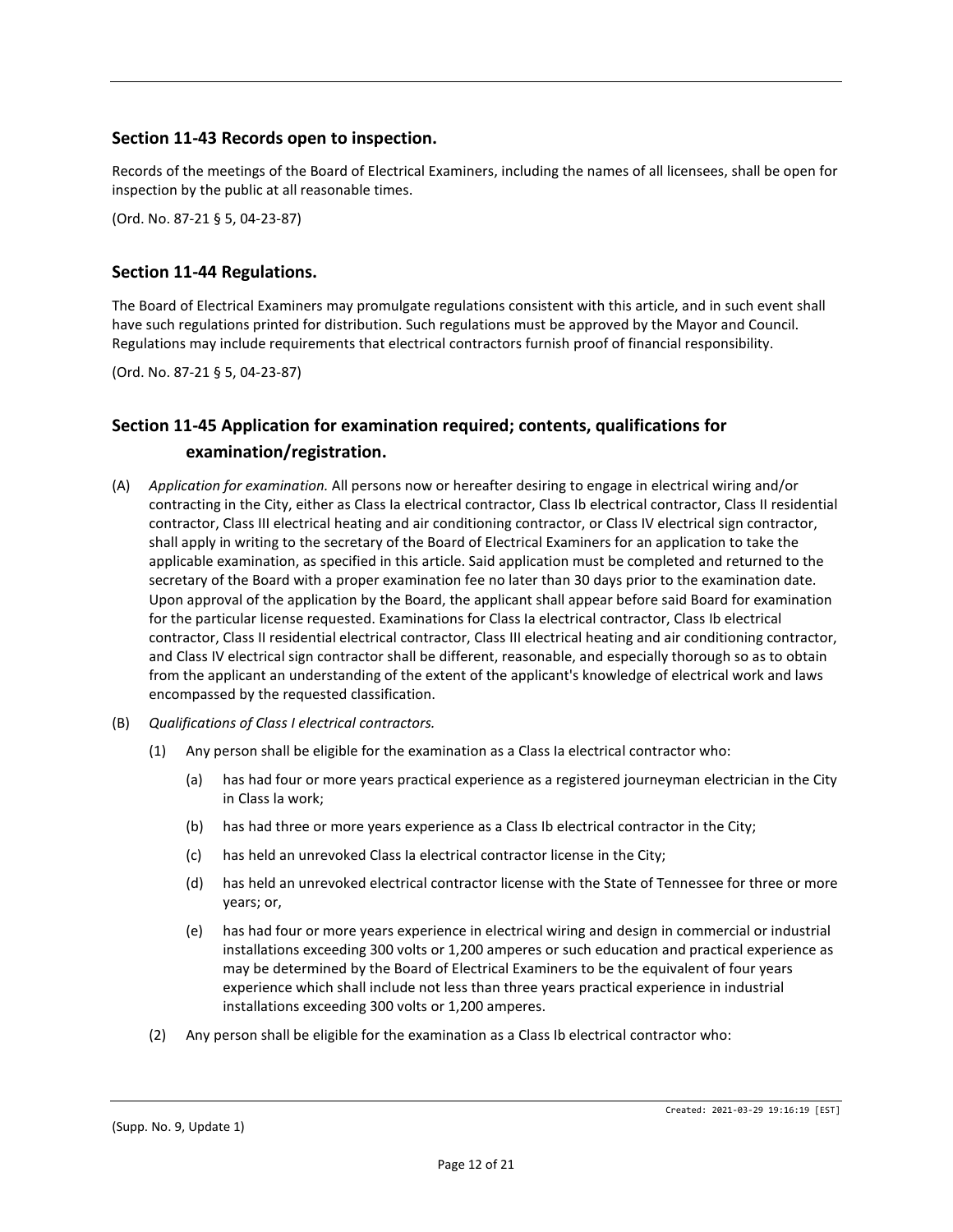- (a) has had four or more years practical experience as a registered journeyman electrician in the City in Class Ib work;
- (b) has had three or more years experience as a Class II Residential Electrical contractor in the City;
- (c) has held an unrevoked Class Ib license in the City;
- (d) has held an unrevoked electrical contractor license with the State of Tennessee for one or more years; or,
- (e) has had four or more years experience in electrical wiring and design in commercial, industrial, or residential installations or such education and practical experience as may be determined by the Board of Electrical Examiners to be equivalent to four years experience which shall include not less than two years practical experience in commercial, industrial, or residential installations.
- (C) *Qualifications of Class II residential electrical contractors.* Any person shall be eligible for the examination as a Class II residential electrical contractor who:
	- (1) has had three or more years experience as a registered journeyman electrician in the City;
	- (2) has held an unrevoked Class II residential electrical contractor license in the City;
	- (3) has a degree from an accredited school of electrical engineering or technology and two years practical experience; or,
	- (4) has had three years practical experience in residential electrical wiring as shall be deemed equivalent by the Board of Electrical Examiners.
- (D) *Qualifications of Class III electrical heating and air conditioning contractors.* Any person shall be eligible for the examination as a Class III electrical heating and air conditioning contractor who:
	- (1) has had three or more years experience as a registered journeyman electrician in the City;
	- (2) has held an unrevoked Class III heating and air conditioning electrical contractor license in the City;
	- (3) has a degree from an accredited school of electrical engineering or technology and two years practical experience; or,
	- (4) has had three years experience in heating and air conditioning electrical wiring as shall be deemed equivalent by the Board of Electrical Examiners.
- (E) *Qualifications of Class IV electrical sign contractors.* Any person shall be eligible for the examination as a Class IV electrical sign contractor who:
	- (1) is an owner or manager of an electrical sign company and has one year practical experience; or,
	- (2) has held an unrevoked Class IV electrical contractor license with the City.
- (F) *Qualifications of journeyman electricians.* Any person shall be eligible for registration as a journeyman electrical who:
	- (1) has one or more years practical electrical experience; and,
	- (2) has a letter of recommendation from the holder of a Class Ia, Class Ib, Class II, Class III, or Class IV license with whom who has been employed for one year or more, or satisfactory substitute.
- (G) *Proof of qualifications.* The Board of Electrical Examiners shall require written proof of any of the above qualifications, and it shall be the responsibility of the applicant to provide such definite proof with their application.

(Ord. No. 87-21 § 5, 04-23-87; Ord. No. 87-58 § 1, 11-19-87; Ord. No. 89-31 § 9, 07-27-89; Ord. No. 91-21 §§ 2-4, 04-25-91)

<sup>(</sup>Supp. No. 9, Update 1)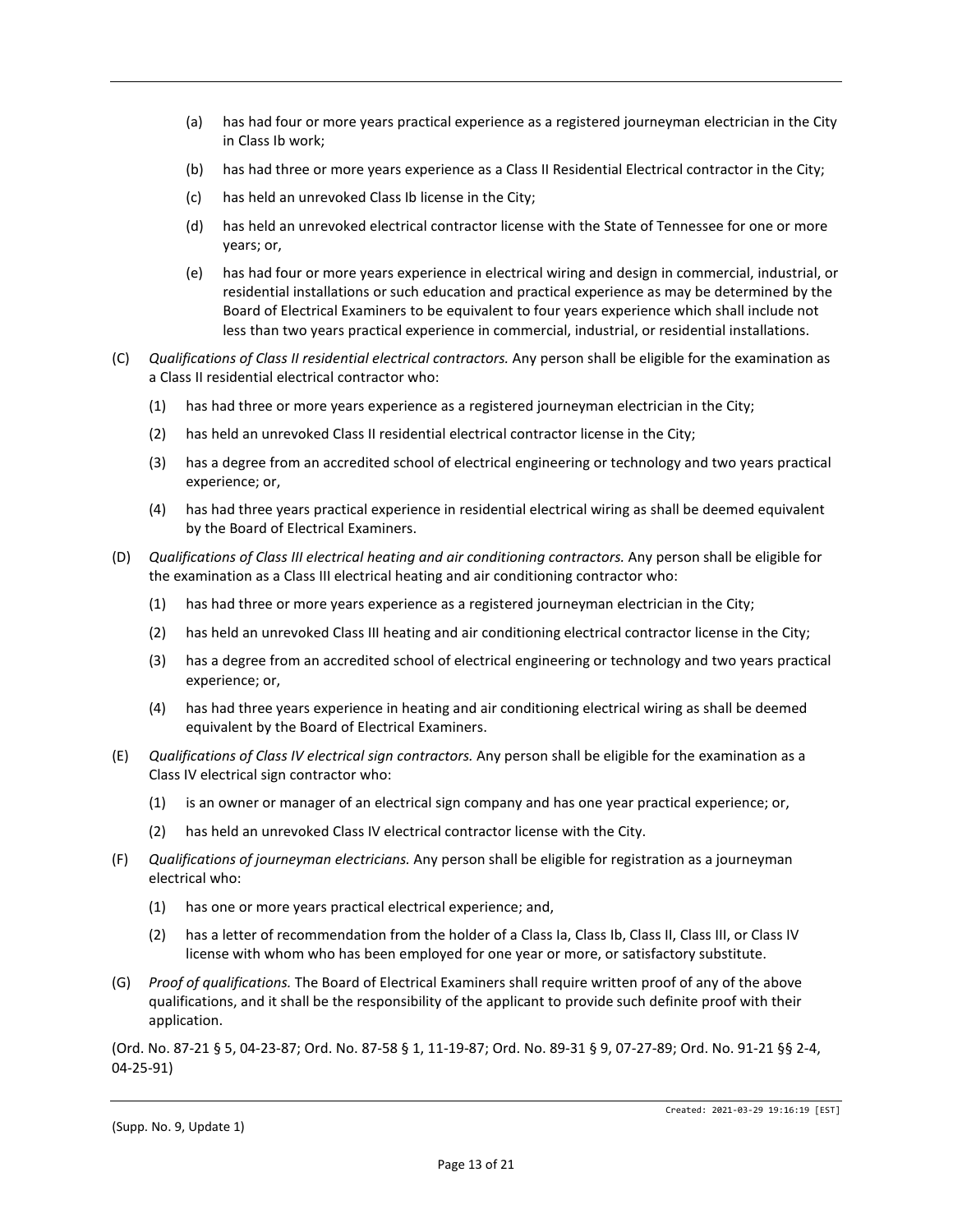## **Section 11-46 Passing examinations; issuance of license.**

Any applicant making a grade of 70% or more on each section of the written examination shall be considered qualified and the Board of Electrical Examiners shall issue to the applicant a license upon payment of the required fees and submission of all required information. All licenses shall be signed by the chair of the Board.

(Ord. No. 87-21 § 5, 04-23-87; Ord. No. 89-31 § 10, 07-27-89)

## **Section 11-47 Application fee.**

An application fee in the following amounts shall accompany the application for examination:

Class Ia electrical contractor ..... \$50.00

Class Ib electrical contractor ..... 50.00

Class II residential electrical contractor ..... 50.00

Class III electrical heating and air conditioning contractor ..... 50.00

Class IV electrical sign contractor ..... 50.00

The applicant shall pay the required examination fee to the testing agency.

(Ord. No. 87-21 § 5, 04-23-87; Ord. No. 89-31 § 11, 07-27-89; Ord. No. 91-21 § 5, 04-25-91; Ord. No. 01-O-61 § 5, 09-06-01)

#### **Section 11-48 License registration fee.**

Fees for license and registration granted, renewed, or reestablished with a new company shall be paid on or before October 1<sup>st</sup> of each year or at the time of new company listing, with no provision for proration of a partial year. The fees are as follows:

Class Ia electrical contractor ..... \$200.00

Class Ib electrical contractor ..... 100.00

Class II residential electrical contractor ..... 75.00

Class III electrical heating and air conditioning contractor ..... 75.00

Class IV electrical sign contractor ..... 75.00

Special license ..... 100.00

Journeyman electrical registration fee ..... 20.00

Any applicant failing to pay the registration fee within 30 days of the report of examination scores shall pay an additional \$50.00. If the applicant fails to pay the registration fee after 60 days, the applicant shall pay an additional \$100.00 rather than \$50.00 and appear before the Board of Electrical Examiners prior to the issuance of a license. If the applicant fails to show good and reasonable cause for failure to make timely payment, the applicant shall be required to retake the examination and pay all the fees associated therewith.

(Ord. No. 87-21 § 5, 04-23-87; Ord. No. 89-31 § 12, 07-27-89; Ord. No. 91-21 § 6, 04-25-91)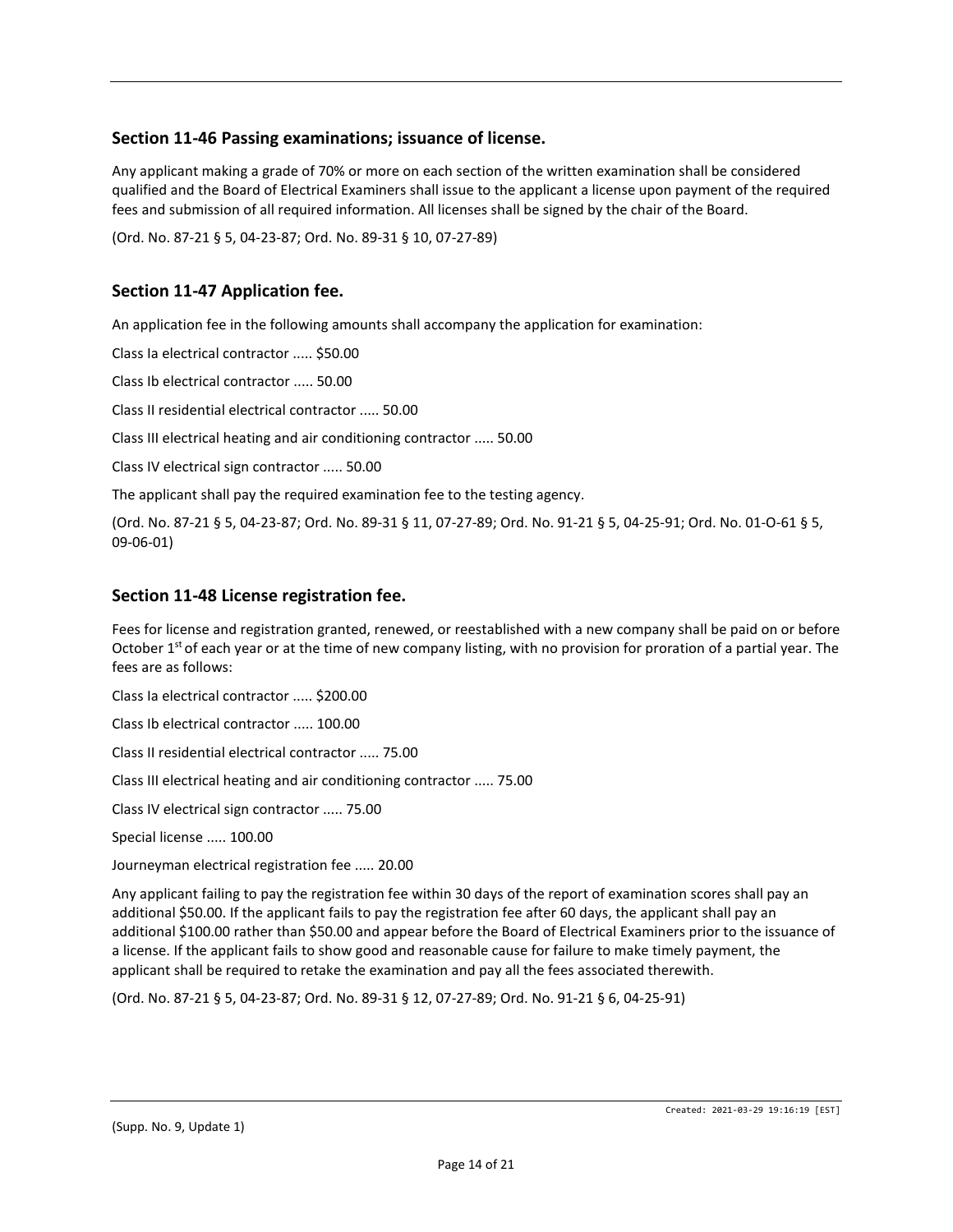# **Section 11-49 License required.**

- (A) No person, firm, or corporation shall engage in the installation, maintenance, alteration, or repair of any electrical wiring, devices, signs, appliances, or equipment in the City or hold himself out as being in the business of installing, maintaining, altering, or repairing any electrical wiring, devices, signs, appliances, or equipment in the City unless such a person has received an electrical license of the appropriate class and a certificate therefore or, in the case of a firm or corporation, unless it is owned or operated by, or has in their regular employment, a person who has received an electrical license of the appropriate class and a certificate therefor.
- (B) All vehicles used by an electrical contractor or the contractor's employees primarily to transport materials or tools shall be properly identified while on a job site where electrical work is being performed. The required information shall be conspicuously displayed in a contrasting color on both the driver and passenger sides of the vehicle. The required information may be applied to the vehicle on a temporary (e.g. magnetic sign) or permanent (e.g. paint) basis. The information required is:
	- (1) the full name of the electrical contractor in lettering at least three inches high; or
	- (2) the Murfreesboro, Tennessee Electrical Contractor's license number, in lettering at least two inches high with the wording "Murfreesboro, Tennessee" in lettering at least two inches high. (NOTE: may be abbreviated at M'Boro, TN, Elec. Lic. #number")

(Ord. No. 87-21 § 5, 04-23-87; Ord. No. 91-21 § 7, 04-25-91; Ord. No. 95-O-06 § 4, 03-09-95)

#### **Section 11-50 Classes of licenses; limitations.**

- (A) Six classes of licenses shall be issued by the Board of Electrical Examiners:
	- (1) A Class Ia electrical contractor license shall entitle the holder thereof to engage in the business of and to secure permits for the installation, alteration, and repair of any electrical wiring, devices, appliances, or equipment.
	- (2) A Class Ib electrical contractor license shall entitle the holder thereof to engage in the business of and to secure permits for the installation, alteration, and repair of any electrical wiring, devices, appliances, or equipment not exceeding 300 volts or 1,200 amperes.
	- (3) A Class II residential electrical contractor license shall entitle the holder thereof to engage in the business of and to secure permits for the installation, alteration, and repair of any electrical wiring, devices, appliances, or equipment in multi-family residential dwellings up to six units per building.
	- (4) A Class III electrical heating and air conditioning contractor license shall entitle the holder thereof to engage in the business of and to secure permits for the installation of any heating and air conditioning equipment and making connections to adequate electrical service, not to exceed 300 volts.
	- (5) A Class IV electrical sign contractor license shall entitle the holder thereof to take out permits to install such electrical wiring and accessories within the sign as may be necessary for the illumination of such sign. It also permits the licensed sign contractor to engage in the business of and to secure permits for installing electrical signs and making connections to adequate existing electrical service.
	- (6) A special license may be issued in the discretion of the Board to relieve hardships and to permit work to continue on a temporary basis when a firm or corporation loses an employee, officer, or director who holds a license, as set forth in Code § 11-55(C) and always subject to concern for public safety.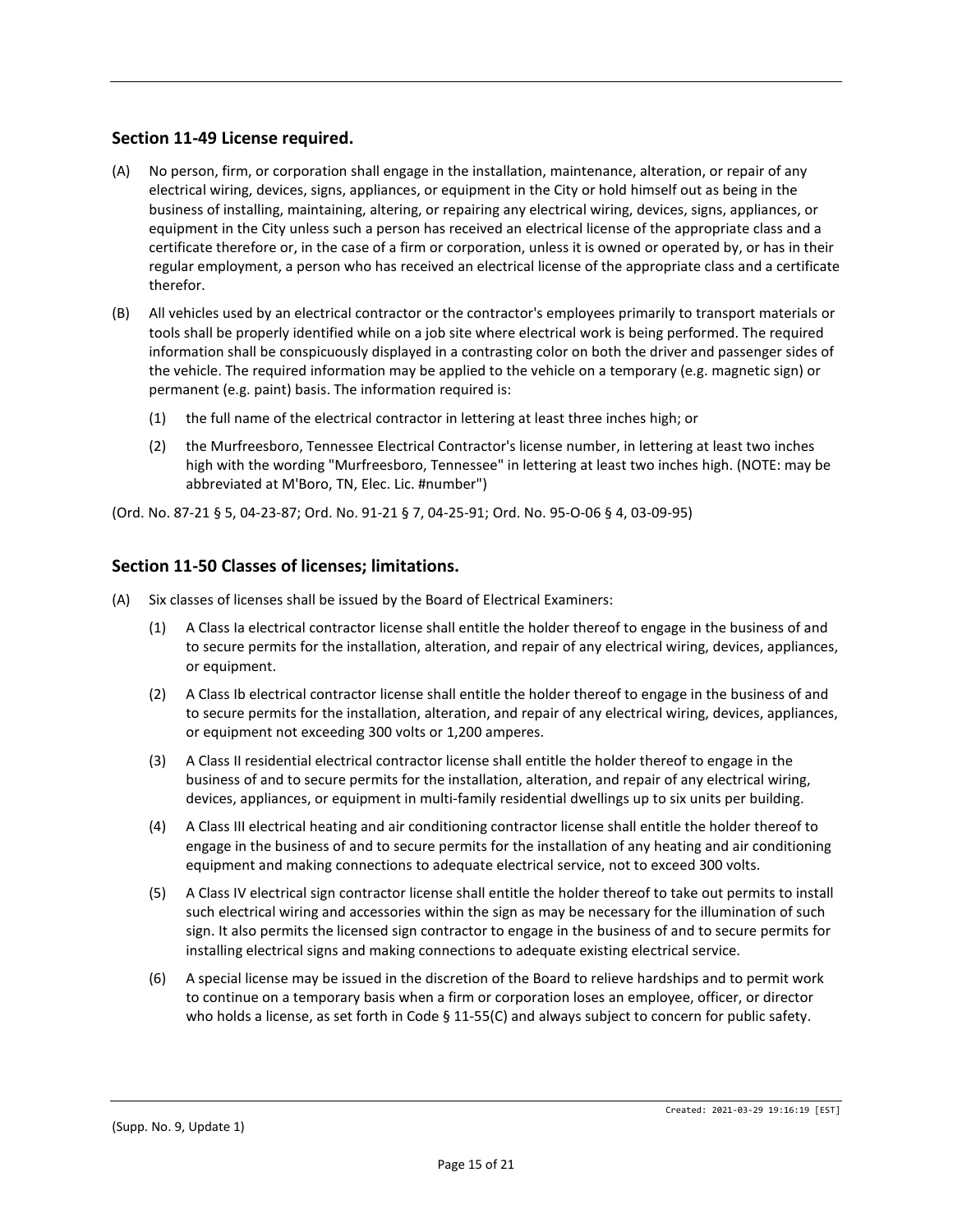- (B) *Exception.* A Class IV electrical sign contractor who also is the holder of a valid Class II residential electrical contractor license shall be permitted to build and wire the service entrance, meter center, and service equipment for an individual sign which will be served directly from the electric utility lines.
- (C) The holder of either of the five licenses specified in paragraphs (A)(1) through (A)(5) above shall supervise registered journeyman electricians.
- (D) A journeyman electrician license shall entitle the holder thereof to perform the installation and repair of any electrical wiring, devices, appliances or equipment under the supervision of a holder of a Class I, II, III, or IV license. The holder of a journeyman electrician registration may supervise other registered journeyman electricians but may not be issued permits for electrical work.

(Ord. No. 87-21 § 5, 04-23-87; Ord. No. 89-31 §§ 13, 14, 07-27-89)

#### **Section 11-51 Appropriate license prerequisite to doing work; exceptions.**

- (A) Where any electrical work is being performed, it shall be supervised by a registered journeyman electrician employed by the holder of a Class Ia electrical contractor license, Class Ib electrical contractor license, Class II residential electrical contractor license, Class III electrical heating and air conditioning contractor license, Class IV electrical sign contractor license, or special license, and no person shall in any manner undertake to execute any work of installing, maintaining, altering, or repairing any electrical wiring, devices, signs, appliances, or equipment unless such person has received either a Class Ia electrical contractor license and a certificate therefor, Class Ib electrical contractor license and a certificate therefor, a Class II residential electrical contractor license and a certificate therefor, a Class III electric heating and air conditioning contractor license and a certificate therefor, or a Class IV electrical sign contractor license and a certificate therefor.
- (B) No license shall be required in order to execute any of the following classes of work:
	- (1) minor repair work such as replacement of fuses, or sockets, replacement of lamps, and the connection of portable devises to suitable receptacles which have been permanently installed;
	- (2) the installation, alteration, or repair of wiring, devices, appliances, or equipment for the operation of signals or the transmission of intelligence, where such wiring, devices, signs, appliances, or equipment operate at a potential not exceeding 50 volts between conductors and do not include generating or transforming equipment capable of supplying more than 50 watts of energy;
	- (3) the installation, alteration, or repair of electrical wiring, devices, appliances, and equipment installed by or for an electric public service corporation for the use of such corporation in the generation, transmission, sale, or use of electrical energy, or for the use of such corporation in the operation of signals or the transmission of intelligence;
	- (4) any work involved in the manufacturing and/or testing of electrical materials, devices, appliances, or apparatus;
	- (5) the assembly, erection, and connection of electrical apparatus and equipment by the manufacturer of such apparatus and equipment, but not including any electric wiring other than that involved in making electrical connections on the apparatus or equipment itself or between two or more parts of such apparatus or equipment;
	- (6) the maintenance and repair of electrical equipment and systems by manufacturing, motel, hotel, commercial residential, apartment complex, industrial, or commercial concerns, and schools through regular employees; or,

Created: 2021-03-29 19:16:19 [EST]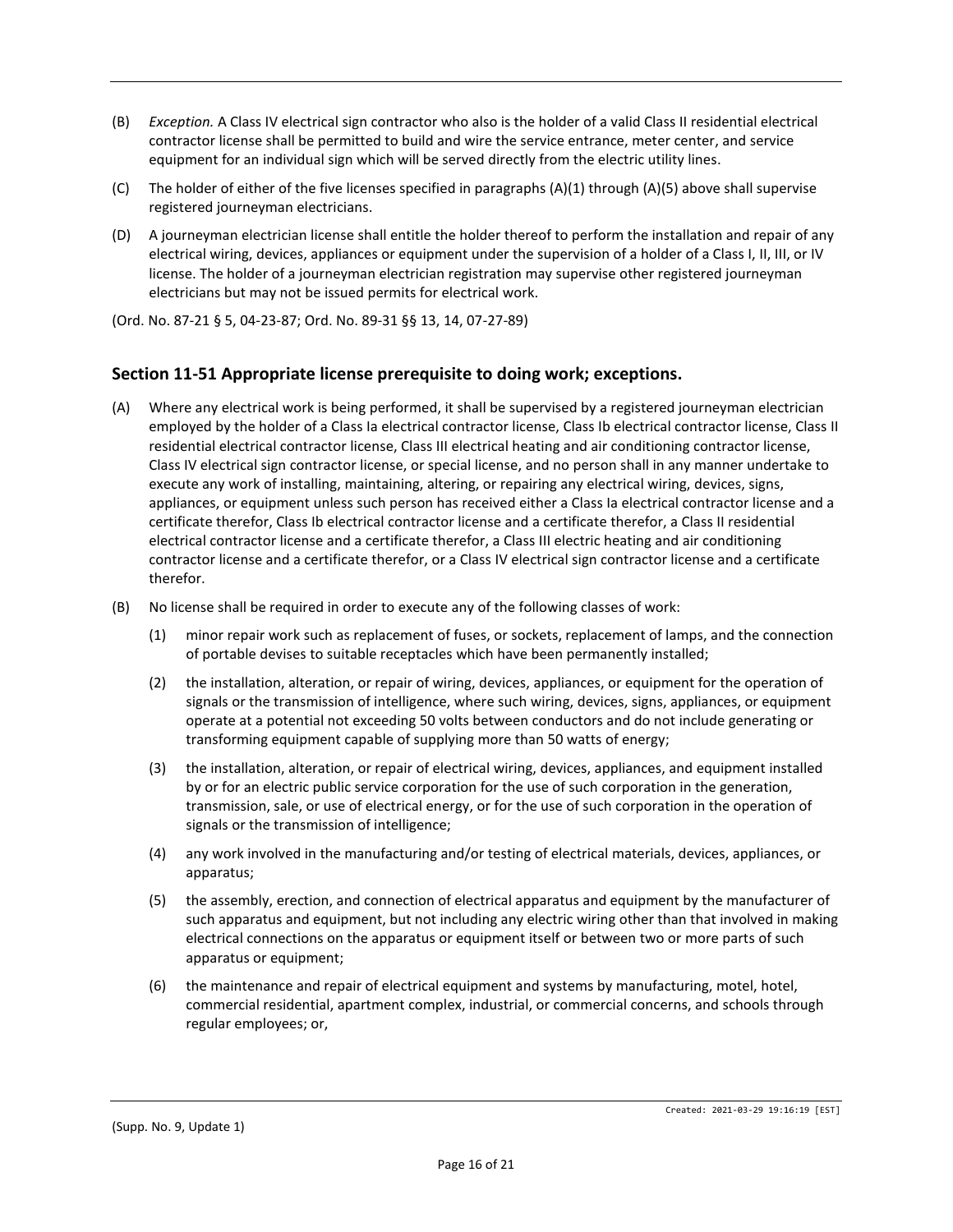- (7) the maintenance and repair of electrical appliances or devices which are connected to the electrical system by plug connection and which are not hardwired into the electrical system; provided, however, that such exception shall not apply to the test, repair, assembly, erection and/or connection of electrical signs.
- (C) Any work listed in this article can be performed by a registered journeyman electrician and any responsibilities of a Class II, III, or IV electrical contractor can be performed by a Class Ia electrical contractor or a Class Ib electrical contractor.

(Ord. No. 87-21 § 5, 04-23-87; Ord. No. 87-58 § 3, 11-19-87; Ord. No. 89-31 § 15, 07-27-89; Ord. No. 95-O-06 § 5, 03-09-95; Ord. No. 19-O-19 , § 6, 8-14-19)

# **Section 11-52 Expiration, renewal of license, and registration of journeyman.**

License and registrations issued under this article between the dates of September 30, 2018 and December 31, 2019 will expire January 31, 2020. Licenses and registrations issued after December 31, 2019 will expire on January 31 of the following year of its issuance. Any registrant who fails to make application and pay the required fee prior to expiration will be required to pay \$50.00 in addition to the ordinary registration fee. Any applicant who fails to make application and pay the required fee within 30 days following expiration date will be required to pay \$100.00 in addition to the ordinary registration fee and will be required to appear before the Board of Electrical Examiners. The applicant may be required to take another examination by the Board unless such applicant shows good and sufficient cause for failure to make timely application for the renewal. If any licensee/registrant enters active service in the armed forces of the United States, a renewal license shall be granted a upon application after discharge from such service, if such application is presented to the Board of Electrical Examiners within six months following the date of discharge.

(Ord. No. 87-21 § 5, 04-23-87; Ord. No. 89-31 § 16, 07-27-89; Ord. No. 91-21 §§ 8, 9, 04-25-91; Ord. No. 19-O-19 , § 7, 8-14-19)

#### **Section 11-53 Review of renewal applications; applicant statement.**

It shall be the duty of the Board of Electrical Examiners to review all applications for the renewal of any license, and the Board shall require that each applicant for renewal shall file a statement signed by the applicant that the applicant has not misused the license and that the applicant has abided by the National Electric Code, the laws of Tennessee, ordinances, codes, and regulations of the City pertaining to electrical contractors and the installation of electrical wiring, devices, appliances, or equipment. If an applicant for renewal cannot honestly file such a statement, a full explanation of the reasons must accompany the renewal application in lieu of all or part of the required statement.

(Ord. No. 87-21 § 5, 04-23-87)

#### **Section 11-54 Notices.**

Notices shall be considered sufficient when delivered personally to the person to whom said notice is directed or when mailed to the last known address of the applicant as shown in the records of the Board of Electrical Examiners.

(Ord. No. 87-21 § 5, 04-23-87)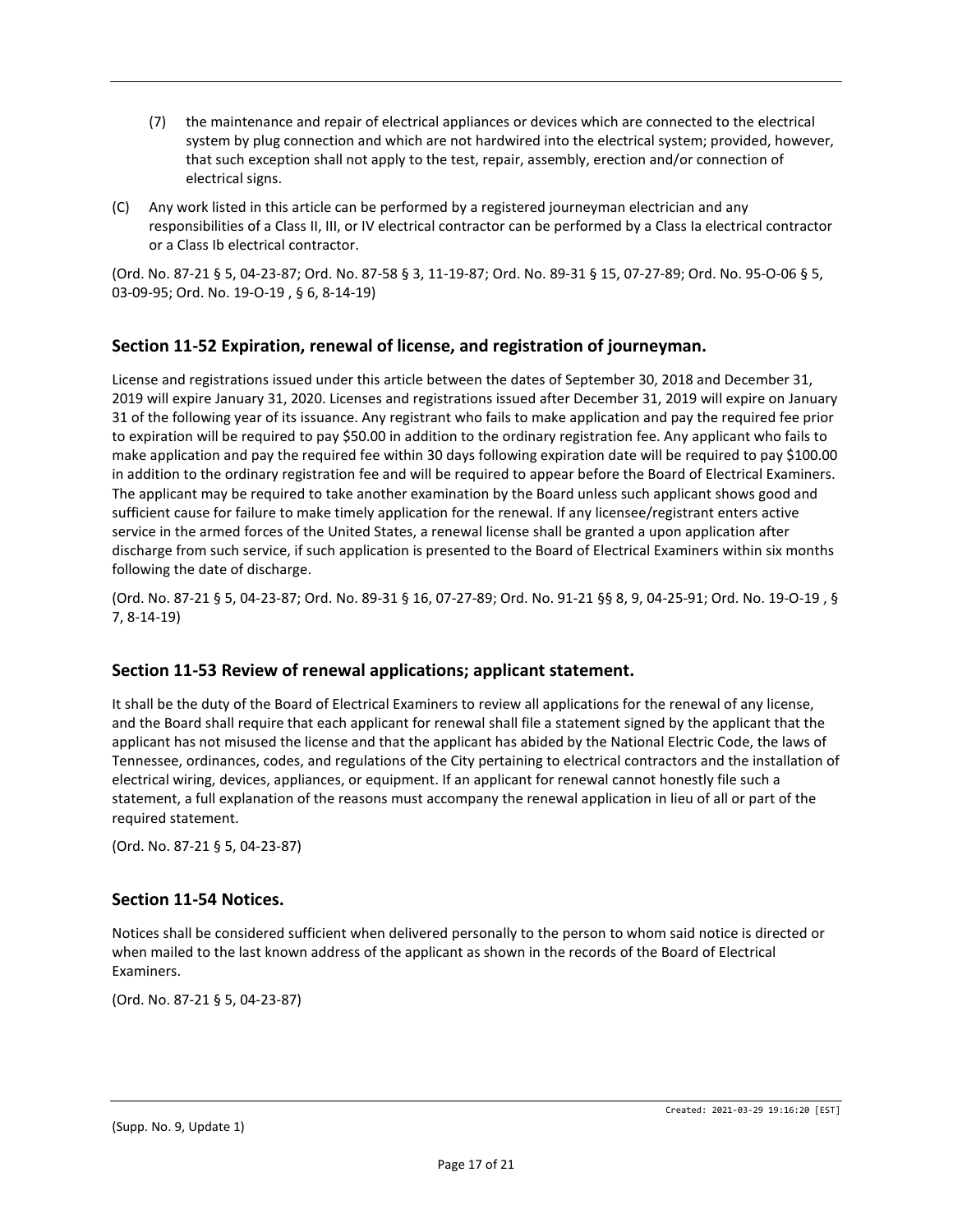# **Section 11-55 Licensee to supervise work under license; duties specified.**

- (A) A registered journeyman employed by the holder of the electrical permit issued for the job in question, or the holder of a Class Ia through Class IV license must be an on-site supervisor at all times. Registration issued in accordance with the provisions of this article shall specify the name of the person who has qualified for registration and the name of the employer who is a holder of a Class Ia through Class IV license.
- (B) The Board of Electrical Examiners and the Chief Electrical Inspector shall be notified in writing of the name of the firm with whom the registered journeyman associated.
- (C) Any firm or corporation holding a license pursuant to Code  $\S$  11-49 must immediately notify the Board when its officer, director, or employee which holds a registration or license under this article ceases employment and the corporation or firm does not have other officer, directors or employees holding a license registration under this article which would entitle the corporation or firm to hold a license pursuant to Code § 11-49. The terminating employee shall also immediately notify the Board. The Board shall immediately contact the corporation or firm by which the registered journeyman or license holder was employed and ascertain the current status of the bids, contracts, and permits of such corporation or firm covering work to be performed in the City, and the Board may, in its discretion, relieve any hardships and permit such work on a temporary basis as deemed appropriate, with special requirements consistent with public safety.
- (D) The license holder and registered journeyman shall be a full-time employee of the corporation, firm, or individual which they represent during the normal working hours of said business represented. The license holder shall neither represent nor obtain permits for any other corporation, firm, association, or individual. Further, the license holder shall neither represent nor obtain permits for more than one corporation, firm, association, or individual at any one time.
- (E) A subcontract agreement between the general contractor and a licensed electrical contractor with the City and documentation of payment must be filed with the Board prior to final inspection for an unlicensed electrical contractor to subcontract work to a licensed contractor.
- (F) Holders of Class Ia license through Class IV license will be required to report current business address, residential address, business phone number, and, if applicable, beeper number, mobile phone number, and facsimile number to the Board.

(Ord. No. 87-21 § 5, 04-23-87; Ord. No. 89-31 § 17, 07-27-89; Ord. No. 95-O-06 § 6, 03-09-95)

#### **Section 11-56 Registration and license to be available for inspection.**

Every holder of any license or registration issued under this article will also be issued a license card or registration card annually with their license renewal which shall be carried at all times while engaged in any electrical work and the license holder shall show same upon request of any Electrical Inspector or other duly authorized person having responsibility for enforcing this article.

(Ord. No. 87-21 § 5, 04-23-87)

#### **Section 11-57 Registration or license certificates not transferable.**

No license or registration issued in accordance with the provisions of this article shall be assignable or transferable.

(Ord. No. 87-21 § 5, 04-23-87)

Created: 2021-03-29 19:16:20 [EST]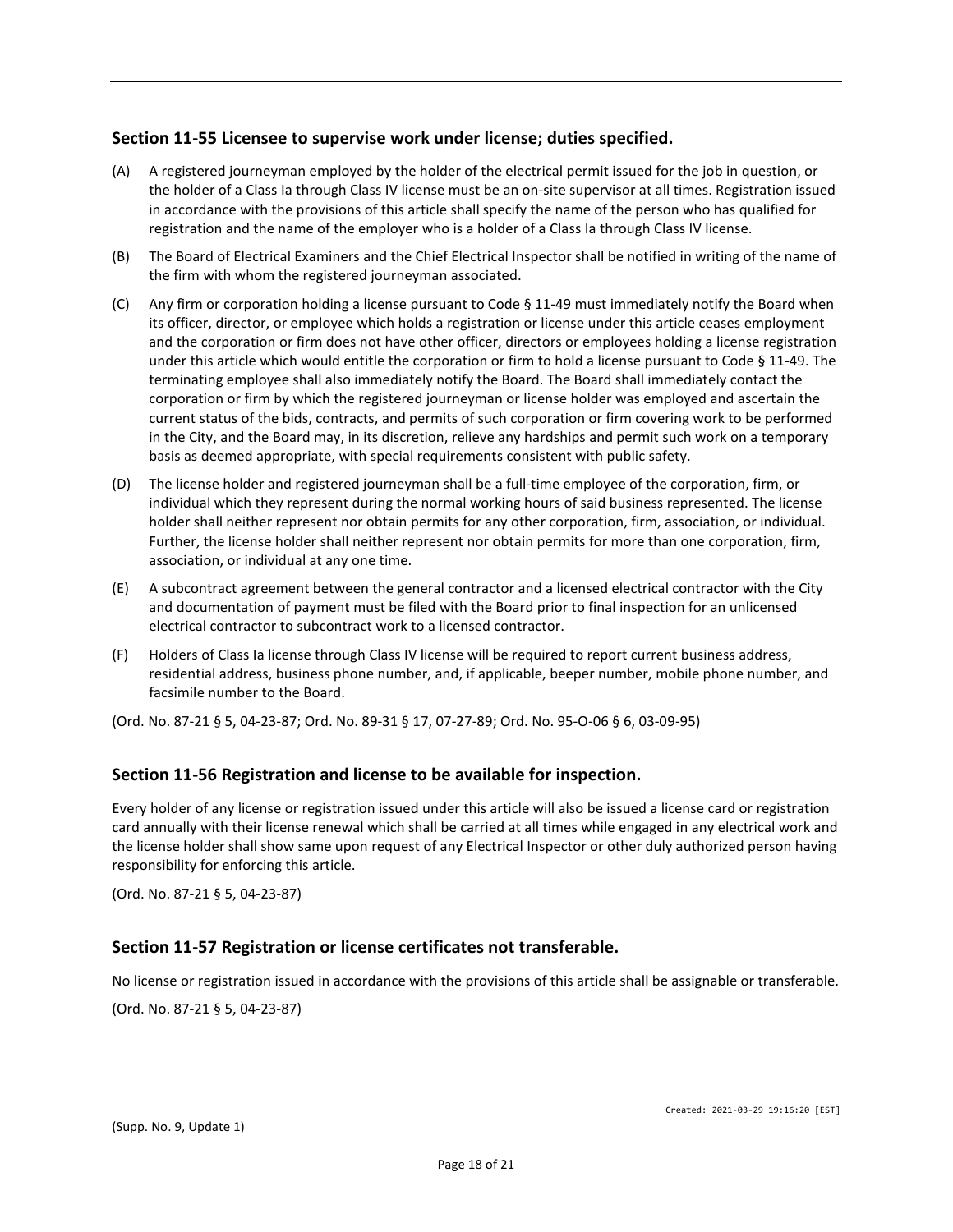# **Section 11-58 Revocation or suspension of license or registration; disapproval of renewal; hearing; appeal.**

- (A) The Board of Electrical Examiners shall revoke or suspend a license or registration issued to any electrician, electrical contractor, or journeyman electrician upon proof by a preponderance of the evidence that such person:
	- (1) knowingly violated the provisions of this chapter or the regulations of the Board;
	- (2) practiced fraud or deception in making application for or obtaining such certificate or license;
	- (3) is incompetent to perform a service to the public as certified;
	- (4) permitted their license or registration to be used, directly or indirectly, by another to obtain or perform electrical work or services in violation of this chapter;
	- (5) is guilty of such other unprofessional or dishonorable conduct of such nature as to deceive or defraud the public;
	- (6) has performed electrical work in excess of that permitted by the license or registration held;
	- (7) failed to comply with this chapter, the requirements of the electrical code, or failed to obtain permits required before commencing work;
	- (8) obtained a permit directly or indirectly for another unless the license holder shall be the supervisor of all work covered by the permit;
	- (9) received from another any compensation wherein the sole consideration thereof is obtaining of a permit; or,
	- (10) failed to maintain insurance as required by Code § 11-62.
- (B) The Board of Electrical Examiners may disapprove any renewal of a license or registration when the contractor or electrician has misused their license or registration, has made any intentional misstatement on said application, or has been guilty of any act of conduct which would constitute grounds for revocation or suspension of a license or registration as herein provided; provided however, the Board shall not disapprove any renewal until after the applicant has been accorded an opportunity to be heard after five days notice by registered mail or personal service of such a notice.
- (C) No action of the Board of Electrical Examiners to suspend or revoke a license or registration shall become final until the alleged offender has been given an opportunity to appear before the Board to show cause as to why such action should not be taken.
- (D) Notice in writing of the proposed action of the Board to revoke or suspend a license or registration stating the specific charges upon which such action is based shall be given to the holder of such license or registration. The notice shall stipulate that a hearing will be scheduled at a time and place set by the Board for the party to show cause why such action should not be made final. Such hearing shall not be held less than five days following notice to the party. Failure to appear before the Board to answer the specific charges set forth in the notice shall be deemed just cause for final revocation or suspension of the license or registration.
- (E) Anyone aggrieved by the action of the Electrical Inspector may appeal to the Board of Electrical Examiners and be given a hearing within three weeks of the request unless the parties otherwise agree.

(Ord. No. 87-21 § 5, 04-23-87)

Created: 2021-03-29 19:16:20 [EST]

<sup>(</sup>Supp. No. 9, Update 1)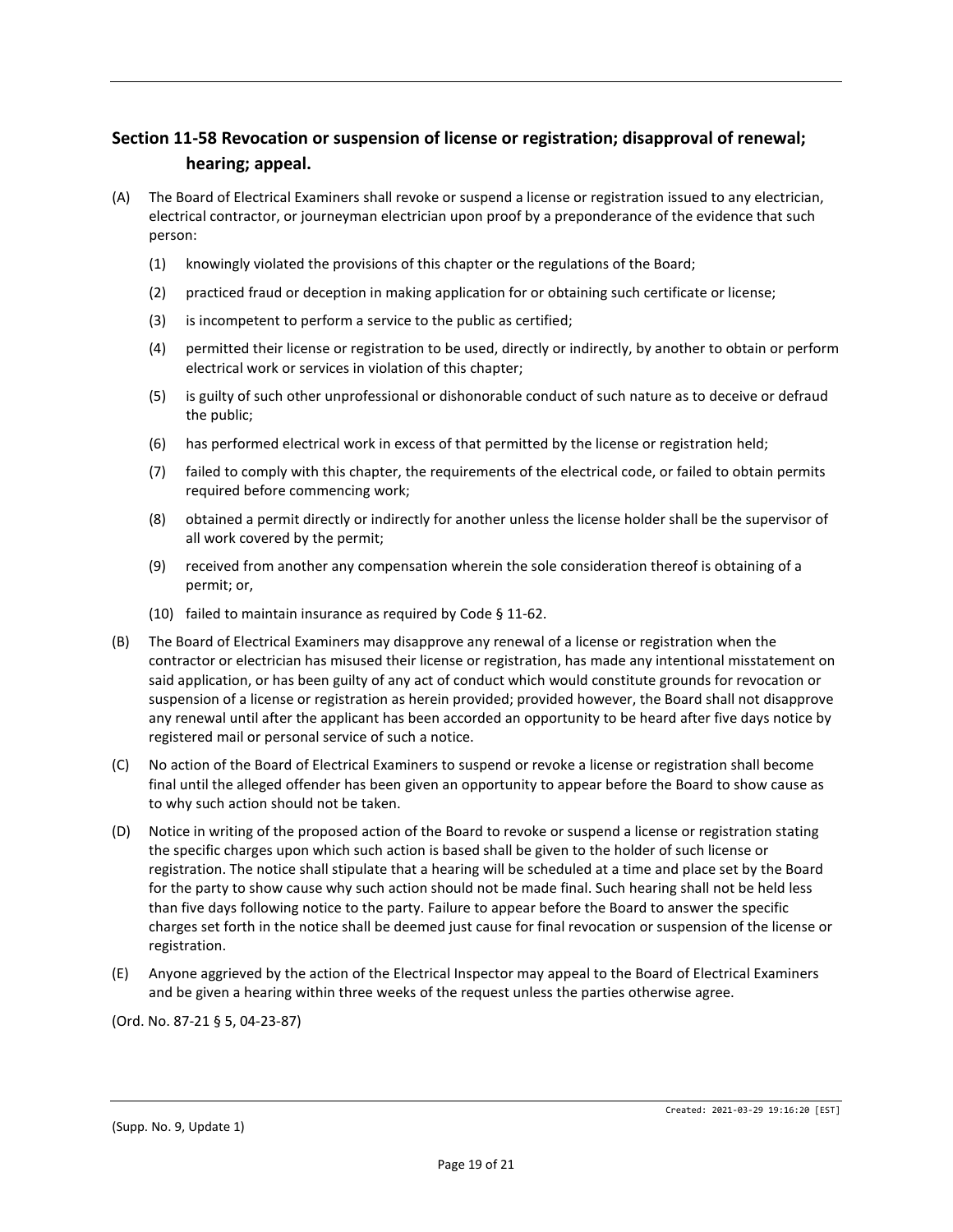# **Section 11-59 Exemption from written examination.**

- (A) All persons doing business within the City as an electrical contractor who have held a business tax license for the purposes of operating an electrical business issued by the City of Murfreesboro or Rutherford County for any two years between January 1, 1980 and December 1, 1987, or have obtained three electrical permits for work at different locations/buildings (except that three temporary service permits shall not qualify the permit holder for this exemption) within the City of Murfreesboro or Rutherford County, Tennessee between January 1, 1986 and October 1, 1987, shall be exempt from taking the examination required by this division and shall be issued a license based on the highest class of work performed in the City during the appropriate exemption period specified herein and which was subject to inspection and approval if an electrical permit was required, provided that such application for such license and payment therefore is made within three months after the effective date of this Code section or the first meeting of the Board, whichever is later. All other persons desiring a license shall be required to conform to the requirements of this article.
- (B) Any person holding a Class I electrical contractor license on the effective date of this Code section shall be reissued a Class Ia electrical contractor license without any additional fees, which license shall remain valid until such time as the Class I electrical contractor license would have otherwise expired.
- (C) Any person holding a Class I electrical contractor license issued by the Metropolitan Government of Nashville, Tennessee, and who meets all other requirements under this article, shall be exempt from taking the written examination provided by this article for the issuance of a Class Ia electrical contractor license. After the expiration of 90 days from the effective date of this Code section, only those electrical contractors holding a Class I electrical contractor license from the Metropolitan Government of Nashville who have taken and successfully passed the written examination administered by the Metropolitan Government of Nashville for Class I electrical contractor license shall be exempt from the written examination for a Class Ia electrical contractor license issued by the City of Murfreesboro. This provision for reciprocity with the Metropolitan Government of Nashville applies only to the City of Murfreesboro Class Ia electrical contractor license and the Metropolitan Government of Nashville Class I electrical contractor license.

(Ord. No. 87-21 § 5, 04-23-87; Ord. No. 87-58 § 2, 11-19-87; Ord. No. 89-31 § 18, 07-27-89; Ord. No. 92-29 § 1, 05- 21-92)

# **Section 11-60 License placed on inactive status.**

A license holder who is 60 years of age or older, or who becomes disabled, may apply to the Board of Electrical Examiners to place the license on an inactive status. After payment of a \$50.00 application fee, a license holder shall appear before the Board to obtain such status. The Board may require medical confirmation of a disability. The license shall not become inactive until all work under permits obtained by the license holder has been satisfactorily completed or until all permits have been cancelled. No license holder on inactive status shall engage in any activity for which a license is required. Inactive licenses may be made active by submitting an application to the Board. After a waiting period of 90 days from the date the application was submitted, payment of current fees, and an appearance before the Board by the license holder (or, if necessary because of medical disability, a representative of the license holder), the license shall be reactivated.

(Ord. No. 01-O-61 § 6, 09-06-01)

#### **Section 11-61 Reserved.**